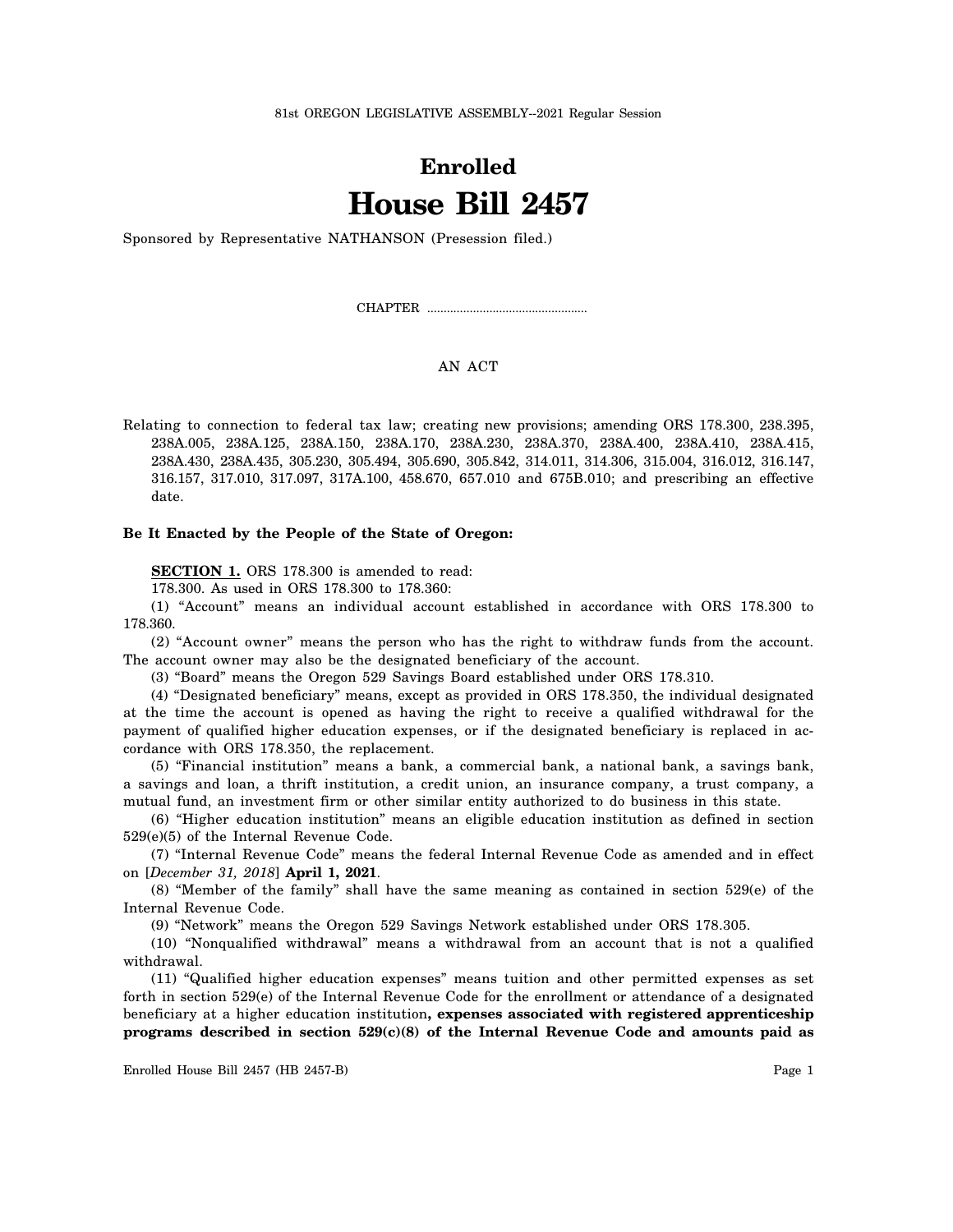## **principal or interest on a qualified education loan to the extent allowed under section 529(c)(9) of the Internal Revenue Code**.

(12) "Qualified withdrawal" means a withdrawal made as prescribed under ORS 178.355 and made:

(a) From an account to pay the qualified higher education expenses of the designated beneficiary;

(b) As the result of the death or disability of the designated beneficiary;

(c) As the result of a scholarship, allowance or payment described in section  $135(d)(1)(A)$ , (B) or (C) of the Internal Revenue Code that is received by the designated beneficiary, but only to the extent of the amount of the scholarship, allowance or payment; or

(d) As a rollover or change in the designated beneficiary described in ORS 178.350.

**SECTION 2.** ORS 238.395 is amended to read:

238.395. (1)(a) In addition to any other benefits under this chapter, a death benefit, provided by contributions of the public employer under ORS 238.225 and, for benefits that accrue on or after July 1, 2020, amounts in the employee pension stability account established for the member under ORS 238A.353, shall be paid to the beneficiaries designated under ORS 238.390 (1) of a person who is an active or inactive member of the Public Employees Retirement System and who dies as a result of injuries received while employed in the service of the public employer or within 120 days after termination from service with a participating public employer. A member who is on a leave of absence without pay from employment with a participating public employer has not terminated service with that participating public employer for the purposes of this section.

(b) The death benefit under this subsection is an amount equal to the amount in the member account of the deceased member at the time of death.

(c) In the event that a beneficiary has not been named as provided in paragraph (a) of this subsection and ORS 238.390 (1), the death benefit under this subsection shall be paid in the manner provided for payment of money credited to the member account of the member in ORS 238.390 (2).

(d) The beneficiary designated under paragraph (a) of this subsection and ORS 238.390 (1) may elect to receive the amount payable in actuarially determined monthly payments for the life of such beneficiary as long as such monthly payments, plus the monthly amount if elected under ORS 238.390 (3), are at least \$200.

(e) Interest upon the death benefit provided by this subsection accrues until the date that the benefit is distributed. The Public Employees Retirement Board shall establish procedures for computing interest to be credited on the benefit for the period between the date of death and date of distribution.

(2)(a) If a member of the system dies while employed in the service of a participating public employer or within 120 days after termination from service with a participating public employer and the member's spouse is the member's beneficiary under ORS 238.390, the member's spouse may elect to receive the benefit provided under this subsection in lieu of the death benefits provided under ORS 238.390 and subsection (1) of this section.

(b) The member's spouse must notify the board in writing of an election under this section no later than 60 days after the date of death of the member.

(c) The death benefit to be paid under this subsection is for the life of the member's spouse and is the actuarial equivalent of 50 percent of the service retirement allowance that would otherwise have been paid to the deceased member, which shall be calculated:

(A) As of the date of death, if the member dies after the earliest retirement date for the member under ORS 238.280; or

(B) As if the member became an inactive member on the date of death and retired at the earliest retirement date for the member under ORS 238.280.

(d) The death benefit provided under this subsection is first effective on the first day of the month following the election of the member's spouse to receive the death benefit under this subsection. The member's spouse may elect to delay payment of the death benefit, but payment must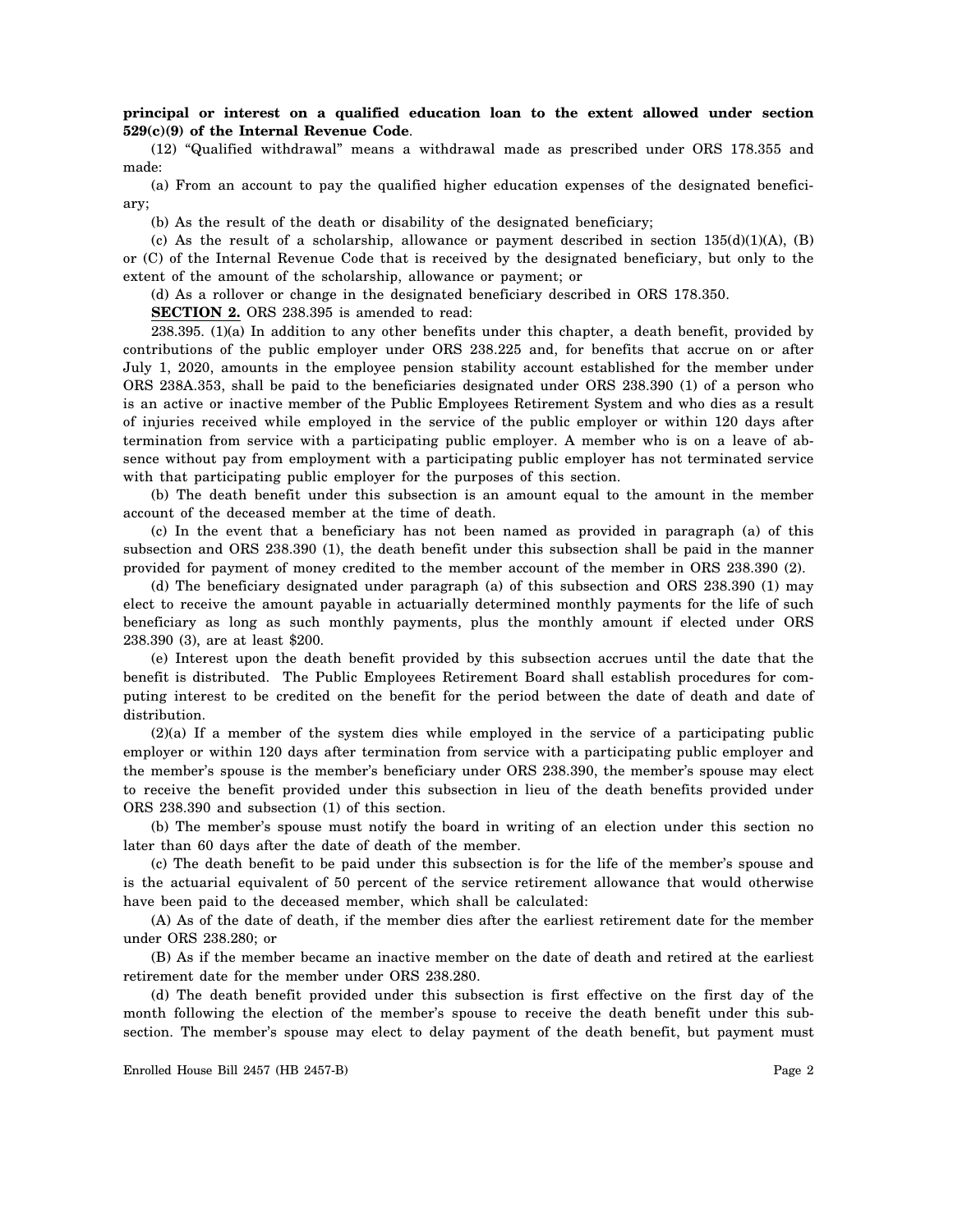commence no later than December 31 of the calendar year in which the deceased member would have reached [*70-1/2*] **72** years of age.

(3) Payment by the board of additional death benefits in the manner provided by this section completely discharges the board and system on account of the death, and shall hold the board and system harmless from any claim for wrongful payment.

**SECTION 3.** ORS 238A.005 is amended to read:

238A.005. For the purposes of this chapter:

(1) "Active member" means a member of the pension program or the individual account program of the Oregon Public Service Retirement Plan who is actively employed in a qualifying position.

(2) "Actuarial equivalent" means a payment or series of payments having the same value as the payment or series of payments replaced, computed on the basis of interest rate and mortality assumptions adopted by the board.

(3) "Board" means the Public Employees Retirement Board.

(4) "Eligible employee" means a person who performs services for a participating public employer, including elected officials other than judges. "Eligible employee" does not include:

(a) Persons engaged as independent contractors;

(b) Aliens working under a training or educational visa;

(c) Persons provided sheltered employment or make-work by a public employer;

(d) Persons categorized by a participating public employer as student employees;

(e) Any person who is in custody in a state institution;

(f) Employees of foreign trade offices of the Oregon Business Development Department who live and perform services in foreign countries under the provisions of ORS 285A.075 (1)(g);

(g) An employee actively participating in an alternative retirement program established under ORS 353.250 or an optional retirement plan established under ORS 341.551;

(h) Employees of a public university listed in ORS 352.002 who are actively participating in an optional retirement plan offered under ORS 243.815;

(i) Persons employed in positions classified as post-doctoral scholar positions by a public university listed in ORS 352.002, or by the Oregon Health and Science University, under ORS 350.370;

(j) Any employee who belongs to a class of employees that was not eligible on August 28, 2003, for membership in the system under the provisions of ORS chapter 238 or other law;

(k) Any person who belongs to a class of employees who are not eligible to become members of the Oregon Public Service Retirement Plan under the provisions of ORS 238A.070 (2);

(L) Any person who is retired under ORS 238A.100 to 238A.250 or ORS chapter 238 and who continues to receive retirement benefits while employed; and

(m) Judges.

(5) "Firefighter" means:

(a) A person employed by a local government, as defined in ORS 174.116, whose primary job duties include the fighting of fires;

(b) The State Fire Marshal, the chief deputy state fire marshal and deputy state fire marshals;

(c) An employee of the State Forestry Department who is certified by the State Forester as a professional wildland firefighter and whose primary duties include the abatement of uncontrolled fires as described in ORS 477.064; and

(d) An employee of the Oregon Military Department whose primary duties include fighting structural, aircraft, wildland or other fires.

(6) "Fund" means the Public Employees Retirement Fund.

(7)(a) "Hour of service" means:

(A) An hour for which an eligible employee is directly or indirectly paid or entitled to payment by a participating public employer for performance of duties in a qualifying position; and

(B) An hour of vacation, holiday, illness, incapacity, jury duty, military duty or authorized leave during which an employee does not perform duties but for which the employee is directly or indirectly paid or entitled to payment by a participating public employer for services in a qualifying position, as long as the hour is within the number of hours regularly scheduled for the performance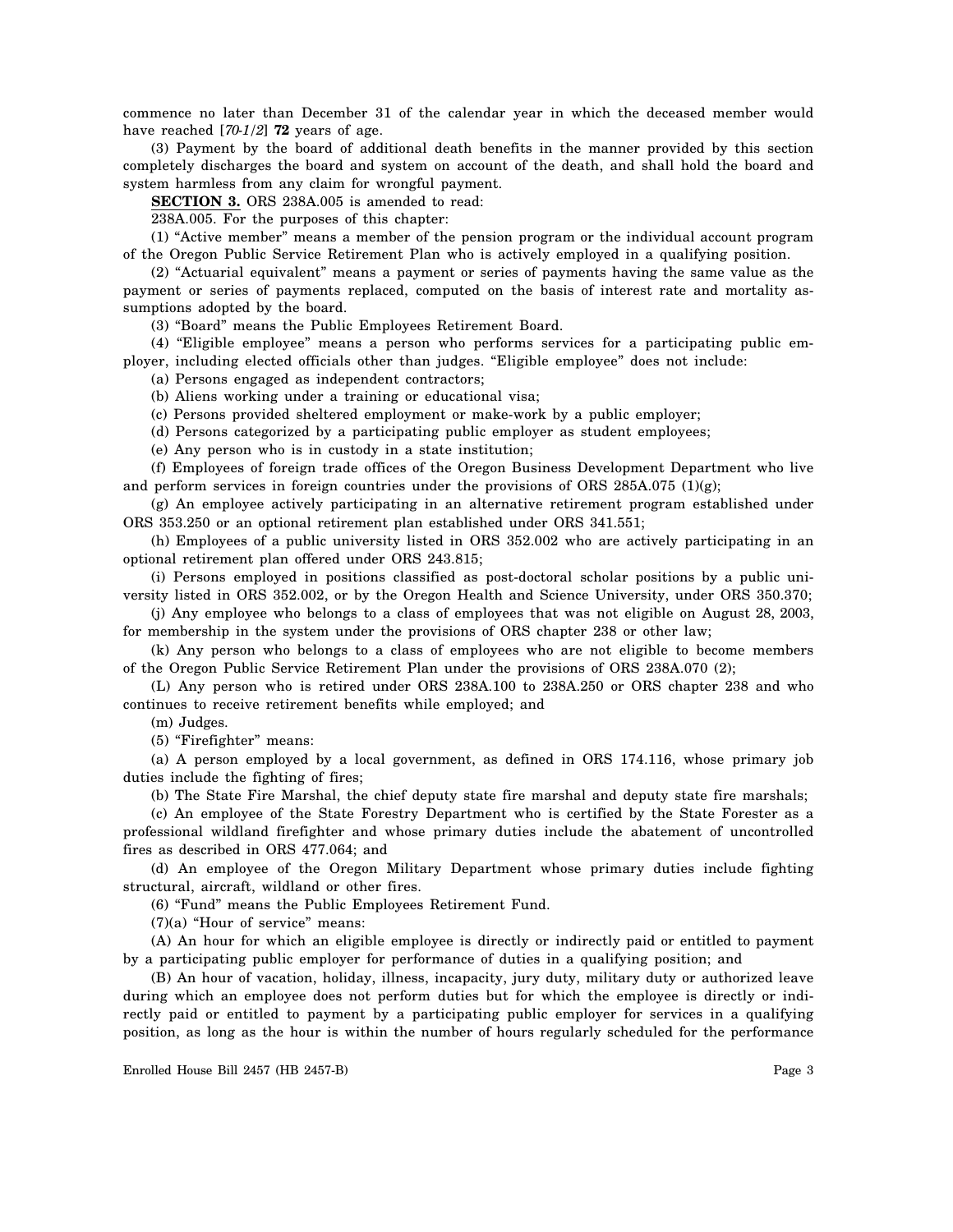of duties during the period of vacation, holiday, illness, incapacity, jury duty, military duty or authorized leave.

(b) "Hour of service" does not include any hour for which payment is made or due under a plan maintained solely for the purpose of complying with applicable unemployment compensation laws.

(8) "Inactive member" means a member of the pension program or the individual account program of the Oregon Public Service Retirement Plan whose membership has not been terminated, who is not a retired member and who is not employed in a qualifying position.

(9) "Individual account program" means the defined contribution individual account program of the Oregon Public Service Retirement Plan established under ORS 238A.025.

(10) "Institution of higher education" means a public university listed in ORS 352.002, the Oregon Health and Science University or a community college, as defined in ORS 341.005.

(11) "Member" means an eligible employee who has established membership in the pension program or the individual account program of the Oregon Public Service Retirement Plan and whose membership has not been terminated under ORS 238A.110 or 238A.310.

(12) "Participating public employer" means a public employer as defined in ORS 238.005 that provides retirement benefits for employees of the public employer under the system.

(13) "Pension program" means the defined benefit pension program of the Oregon Public Service Retirement Plan established under ORS 238A.025.

(14) "Police officer" means a police officer as described in ORS 238.005.

(15) "Qualifying position" means one or more jobs with one or more participating public employers in which an eligible employee performs 600 or more hours of service in a calendar year, excluding any service in a job for which benefits are not provided under the Oregon Public Service Retirement Plan pursuant to ORS 238A.070 (2).

(16) "Retired member" means a pension program member who is receiving a pension as provided in ORS 238A.180 to 238A.195.

(17)(a) "Salary" means the remuneration paid to an active member in return for services to the participating public employer, including remuneration in the form of living quarters, board or other items of value, to the extent the remuneration is includable in the employee's taxable income under Oregon law. "Salary" includes the additional amounts specified in paragraph (b) of this subsection, but does not include the amounts specified in paragraph (c) of this subsection, regardless of whether those amounts are includable in taxable income.

(b) "Salary" includes the following amounts:

(A) Payments of employee and employer money into a deferred compensation plan that are made at the election of the employee.

(B) Contributions to a tax-sheltered or deferred annuity that are made at the election of the employee.

(C) Any amount that is contributed to a cafeteria plan or qualified transportation fringe benefit plan by the employer at the election of the employee and that is not includable in the taxable income of the employee by reason of 26 U.S.C. 125 or 132(f)(4), as in effect on [*December 31, 2018*] **April 1, 2021**.

(D) Any amount that is contributed to a cash or deferred arrangement by the employer at the election of the employee and that is not included in the taxable income of the employee by reason of 26 U.S.C. 402(e)(3), as in effect on [*December 31, 2018*] **April 1, 2021**.

(E) Retroactive payments described in ORS 238.008.

(F) The amount of an employee contribution to the individual account program that is paid by the employer and deducted from the compensation of the employee, as provided under ORS 238A.335 (1) and (2)(a).

(G) The amount of an employee contribution to the individual account program that is not paid by the employer under ORS 238A.335.

(H) Wages of a deceased member paid to a surviving spouse or dependent children under ORS 652.190.

(c) "Salary" does not include the following amounts: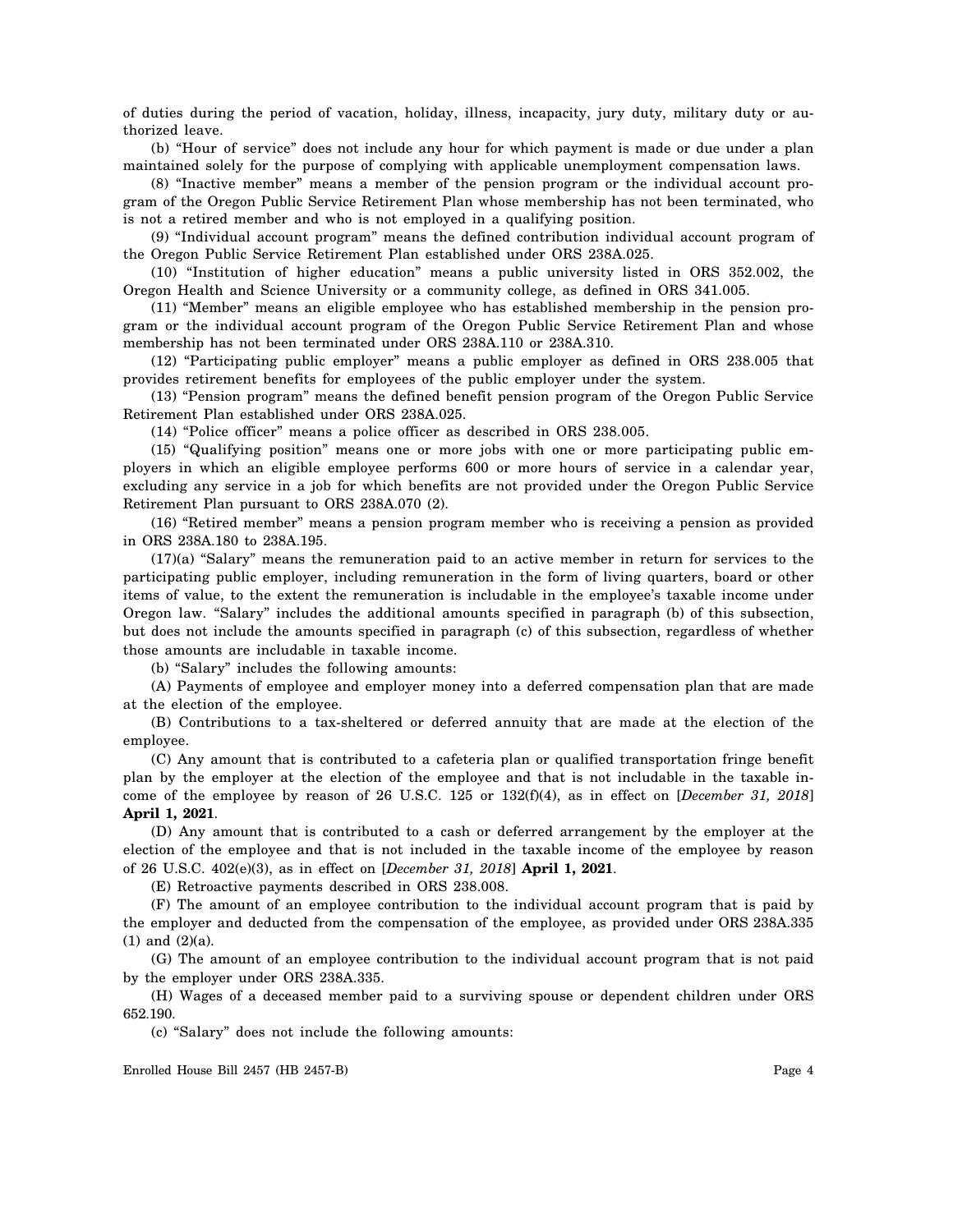(A) Travel or any other expenses incidental to employer's business which is reimbursed by the employer.

(B) Payments made on account of an employee's death.

(C) Any lump sum payment for accumulated unused sick leave, vacation leave or other paid leave.

(D) Any severance payment, accelerated payment of an employment contract for a future period or advance against future wages.

(E) Any retirement incentive, retirement bonus or retirement gratuitous payment.

(F) Payment for a leave of absence after the date the employer and employee have agreed that no future services in a qualifying position will be performed.

(G) Payments for instructional services rendered to public universities listed in ORS 352.002 or the Oregon Health and Science University when those services are in excess of full-time employment subject to this chapter. A person employed under a contract for less than 12 months is subject to this subparagraph only for the months covered by the contract.

(H) The amount of an employee contribution to the individual account program that is paid by the employer and is not deducted from the compensation of the employee, as provided under ORS 238A.335 (1) and (2)(b).

(I) Compensation described and authorized under ORS 341.556 that is not paid by the community college employing the faculty member.

(J) Compensation described and authorized under ORS 352.232 that is not paid by the public university employing the officer or employee.

(K) Compensation described and authorized under ORS 353.270 that is not paid by Oregon Health and Science University.

(L) For years before 2020, any amount in excess of \$200,000 for a calendar year. If any period over which salary is determined is less than 12 months, the \$200,000 limitation for that period shall be multiplied by a fraction, the numerator of which is the number of months in the determination period and the denominator of which is 12. The board shall adopt rules adjusting this dollar limit to incorporate cost-of-living adjustments authorized by the Internal Revenue Service.

(M) For years beginning on or after January 1, 2020, any amount in excess of \$195,000 for a calendar year. If any period over which salary is determined is less than 12 months, the \$195,000 limitation for that period shall be multiplied by a fraction, the numerator of which is the number of months in the determination period and the denominator of which is 12. On January 1 of each year, the board shall adjust the dollar limit provided by this subparagraph to reflect any percentage changes in the Consumer Price Index for All Urban Consumers, West Region (All Items), as published by the Bureau of Labor Statistics of the United States Department of Labor.

(18) "System" means the Public Employees Retirement System.

- (19) "Workers' compensation benefits" means:
- (a) Payments made under ORS chapter 656; or

(b) Payments provided in lieu of workers' compensation benefits under ORS 656.027 (6).

**SECTION 4.** ORS 238A.125 is amended to read:

238A.125. (1) Upon retiring at normal retirement age, a vested pension program member shall be paid an annual pension for the life of the member as follows:

(a) For service as a police officer or firefighter, 1.8 percent of final average salary multiplied by the number of years of retirement credit attributable to service as a police officer or firefighter.

(b) For service as other than a police officer or firefighter, 1.5 percent of final average salary multiplied by the number of years of retirement credit attributable to service as other than a police officer or firefighter.

(2) Notwithstanding any provision of ORS 238A.100 to 238A.250, the annual benefit payable to a member under the pension program and under any other tax-qualified defined benefit plan maintained by the participating public employer may not exceed the applicable limitations set forth in 26 U.S.C. 415(b), as in effect on [*December 31, 2018*] **April 1, 2021**. The Public Employees Retirement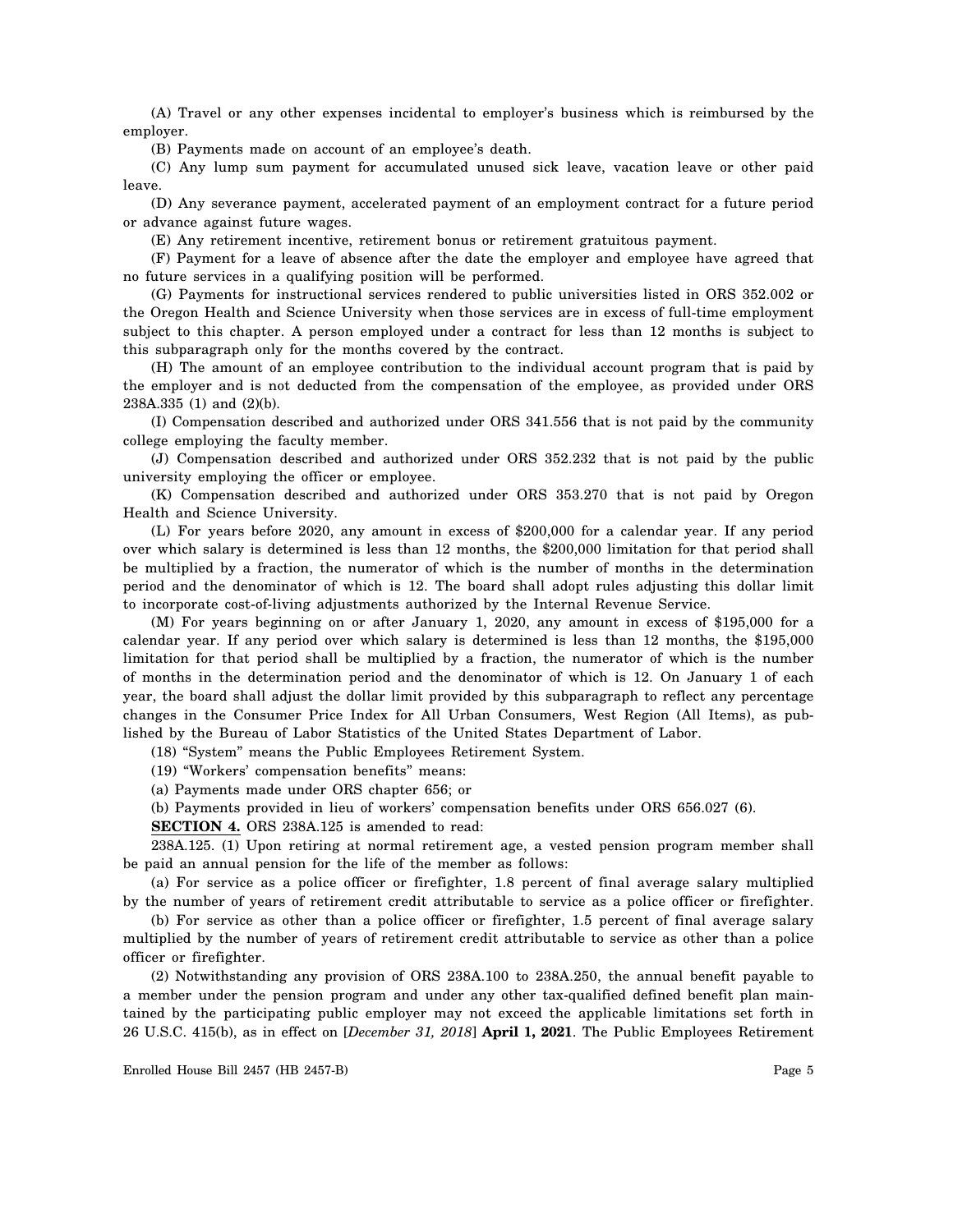Board shall adopt rules for the administration of this limitation, including adjustments in the annual dollar limitation to reflect cost-of-living adjustments authorized by the Internal Revenue Service.

(3) The board shall make no actuarial adjustment in a member's pension calculated under this section by reason of the member's retirement after normal retirement age.

**SECTION 5.** ORS 238A.150 is amended to read:

238A.150. (1) Notwithstanding any other provision of ORS 238A.100 to 238A.250, an eligible employee who leaves a qualifying position for the purpose of performing service in the uniformed services, and who subsequently returns to employment with a participating public employer with reemployment rights under federal law, is entitled to accrue retirement credit, credit toward the probationary period required by ORS 238A.100 and credit toward the vesting requirements of ORS 238A.115 under rules adopted by the Public Employees Retirement Board pursuant to subsection (2) of this section.

(2) The board shall adopt rules establishing benefits and service credit for any period of service in the uniformed services by an employee described in subsection (1) of this section. For the purpose of adopting rules under this subsection, the board shall consider and take into account all federal law relating to benefits and service credit for any period of service in the uniformed services, including 26 U.S.C. 414(u), as in effect on [*December 31, 2018*] **April 1, 2021**. Benefits and service credit under rules adopted by the board pursuant to this subsection may not exceed benefits and service credit required under federal law for periods of service in the uniformed services.

**SECTION 6.** ORS 238A.170 is amended to read:

238A.170. (1) An active member of the pension program who is [*70-1/2*] **72** years of age or older must retire not later than April 1 of the calendar year following the calendar year in which the member terminates employment with all participating public employers. An inactive member of the pension program must retire not later than April 1 of the calendar year following the calendar year in which the member attains [*70-1/2*] **72** years of age.

(2) Notwithstanding any other provision of ORS 238A.100 to 238A.250, the entire interest of a member of the pension program must be distributed over a time period commencing no later than the required beginning date set forth in subsection (1) of this section, and must be distributed in a manner that satisfies all other minimum distribution requirements of 26 U.S.C. 401(a)(9) and regulations implementing that section, as in effect on [*December 31, 2018*] **April 1, 2021**. The Public Employees Retirement Board shall adopt rules implementing those minimum distribution requirements.

**SECTION 7.** ORS 238A.230 is amended to read:

238A.230. (1) If a member of the pension program who is vested dies before the member's effective date of retirement, the Public Employees Retirement Board shall pay the death benefit provided for in this section to:

(a) The spouse of the member to the extent not provided to a former spouse in accordance with a judgment or order under ORS 238.465;

(b) The former spouse of the member as provided in a judgment or order under ORS 238.465; or

(c) Any other person who is constitutionally required to be treated in the same manner as a spouse for the purpose of retirement benefits.

(2)(a) The death benefit to be paid under this section shall be for the life of the spouse, former spouse or other person who is constitutionally required to be treated in the same manner as a spouse, and shall be the actuarial equivalent of 50 percent of the pension that would otherwise have been paid to the deceased member.

(b) For the purpose of paragraph (a) of this subsection, the amount of the pension that would otherwise have been paid to the deceased member shall be calculated:

(A) As of the date of death if the member dies after the earliest retirement date for the member under ORS 238A.165; or

(B) As if the member became an inactive member on the date of death and thereafter retired at the earliest retirement date if the member dies before the earliest retirement date for the member under ORS 238A.165.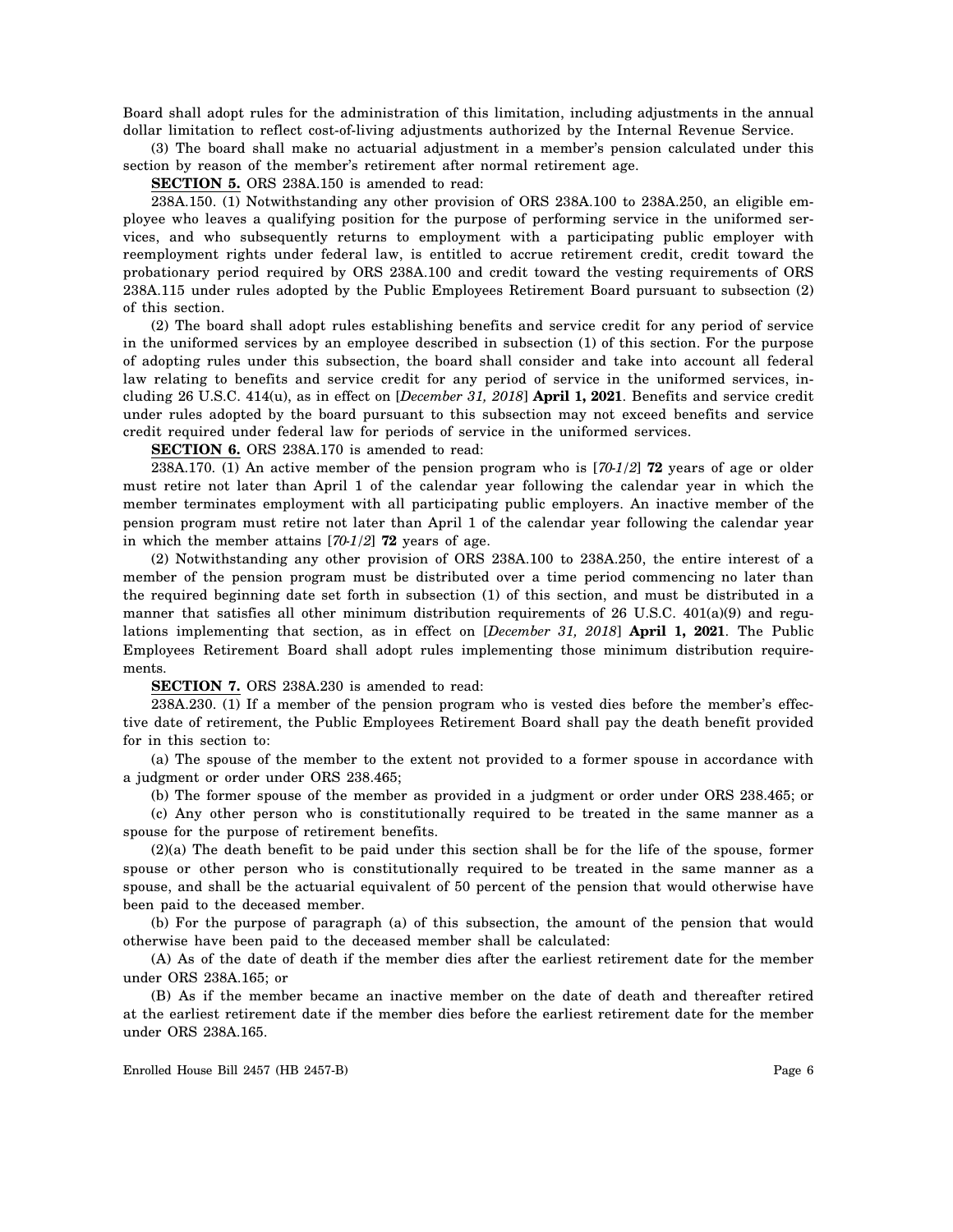(3) The death benefit provided under this section is first effective on the first day of the month following the date of death of the member. The surviving spouse, former spouse or other person entitled to the death benefit may elect to delay payment of the death benefit, but payment must commence no later than December 31 of the calendar year in which the member would have reached [*70-1/2*] **72** years of age.

(4) Notwithstanding any other provision of ORS 238A.100 to 238A.250, distributions of death benefits under the pension program must comply with the minimum distribution requirements of 26 U.S.C. 401(a)(9) and the regulations implementing that section, as in effect on [*December 31, 2018*] **April 1, 2021**. The board shall adopt rules implementing those minimum distribution requirements.

**SECTION 8.** ORS 238A.370 is amended to read:

238A.370. Notwithstanding any other provision of ORS 238A.300 to 238A.415, the annual addition to the employee and employer accounts of a member of the individual account program for a calendar year, together with the annual additions to the accounts of the member under any other defined contribution plan maintained by the participating public employer for a calendar year, may not exceed the lesser of \$40,000, or 100 percent of the member's compensation for that calendar year. For purposes of this section, "annual addition" has the meaning given that term in 26 U.S.C. 415(c)(2), as in effect on [*December 31, 2018*] **April 1, 2021**, and "compensation" has the meaning given the term "participant's compensation" in 26 U.S.C. 415(c)(3), as in effect on [*December 31, 2018*] **April 1, 2021**. The Public Employees Retirement Board shall adopt rules for the administration of this limitation, including adjustments in the annual dollar limitation to reflect cost-of-living adjustments authorized by the Internal Revenue Service.

**SECTION 9.** ORS 238A.400 is amended to read:

238A.400. (1) Upon retirement on or after the earliest retirement date, as described in ORS 238A.165, a member of the individual account program shall receive in a lump sum the amounts in the member's employee account, rollover account and employer account to the extent the member is vested in those accounts under ORS 238A.320.

(2) In lieu of a lump sum payment under subsection (1) of this section, a member of the individual account program may elect to receive the amounts in the member's employee account and employer account, to the extent the member is vested in those accounts under ORS 238A.320, in substantially equal installments paid over a period of 5, 10, 15 or 20 years, or over a period that is equal to the anticipated life span of the member as actuarially determined by the Public Employees Retirement Board. Installments may be made on a monthly, quarterly or annual basis. In no event may the period selected by the member exceed the time allowed by the minimum distribution requirements described in subsection (5) of this section. The board shall by rule establish the manner in which installments will be adjusted to reflect investment gains and losses on the unpaid balance during the payout period elected by the member under this subsection. The board by rule may establish minimum monthly amounts payable under this subsection. The board may require that a lump sum payment, or an installment schedule different than the schedules provided for in this subsection, be used to pay the vested amounts in the member's accounts if those amounts are not adequate to generate the minimum monthly amounts specified by the rule.

(3) A member of the individual account program electing to receive installments under subsection (2) of this section must designate a beneficiary or beneficiaries. In the event the member dies before all amounts in the employee and vested employer accounts are paid, all remaining installment payments shall be made to the beneficiary or beneficiaries designated by the member. A beneficiary may elect to receive a lump sum distribution of the remaining amounts.

(4) A member who is entitled to receive retirement benefits under ORS chapter 238 may receive vested amounts in the member's employee account, rollover account and employer account in the manner provided by this section when the member retires for service under the provisions of ORS chapter 238.

(5) Notwithstanding any other provision of ORS 238A.300 to 238A.415, the entire interest of a member of the individual account program must be distributed over a time period commencing no later than the latest retirement date set forth in ORS 238A.170, and must be distributed in a manner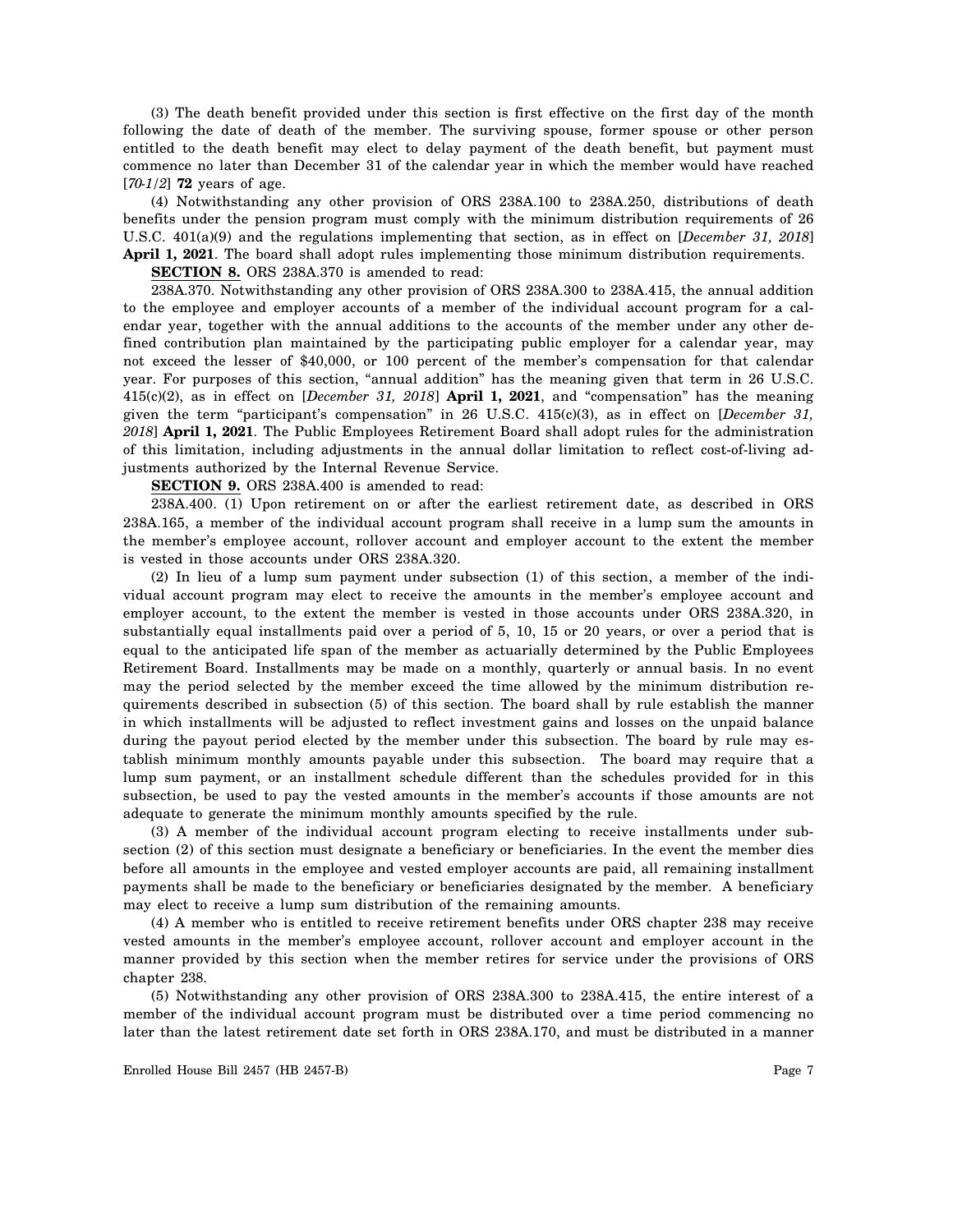that satisfies all other minimum distribution requirements of 26 U.S.C.  $401(a)(9)$  and regulations implementing that section, as in effect on [*December 31, 2018*] **April 1, 2021**. The board shall adopt rules implementing those minimum distribution requirements.

**SECTION 10.** ORS 238A.410 is amended to read:

238A.410. (1)(a) If a member of the individual account program dies before retirement, the amounts in the member's employee account, rollover account and employer account, to the extent the member is vested in those accounts under ORS 238A.320, shall be paid in a lump sum to the beneficiary or beneficiaries designated by the member for the purposes of this section.

(b) If a member of the individual account program dies before retirement, the amounts in the employee pension stability account established for the member under ORS 238A.353 shall be applied by the Public Employees Retirement Board to pay the costs of any benefit payable under ORS 238.395 or 238A.230 that accrues on or after July 1, 2020. If the amounts in the employee pension stability account exceed the costs of the benefit payable under ORS 238.395 or 238A.230 that accrues on or after July 1, 2020, the excess amounts shall be paid in a lump sum to the beneficiary or beneficiaries designated by the member for the purposes of this section.

(2) If a member of the individual account program is married at the time of death, or there exists at the time of death any other person who is constitutionally required to be treated in the same manner as a spouse for the purpose of retirement benefits, the spouse or other person shall be the beneficiary for purposes of the death benefit payable under this section unless the spouse or other person consents to the designation of a different beneficiary or beneficiaries before the designation has been made and the consent has not been revoked by the spouse or other person as of the time of the member's death. Consent and revocation of consent must be in writing, acknowledged by a notary public, and submitted to the Public Employees Retirement Board in accordance with rules adopted by the board. If the member's spouse is designated as the member's beneficiary and the marriage of the member and spouse is subsequently dissolved, the former spouse shall be treated as predeceasing the member for purposes of this section, unless the member expressly designates the former spouse as beneficiary after the effective date of the dissolution or the former spouse is required to be designated as a beneficiary under the provisions of ORS 238.465.

(3) For purposes of this section and ORS 238A.400 (3), if a member fails to designate a beneficiary, or if the person or persons designated do not survive the member, the death benefit provided for in this section shall be paid to the following person or persons, in the following order of priority:

(a) The member's surviving spouse or other person who is constitutionally required to be treated in the same manner as a spouse;

(b) The member's surviving children, in equal shares; or

(c) The member's estate.

(4) The entire amount of a deceased member's vested accounts must be distributed by December 31 of the fifth calendar year after the year in which the member died. Notwithstanding any other provision of this chapter, distributions of death benefits under the individual account program must comply with the minimum distribution requirements of  $26$  U.S.C.  $401(a)(9)$  and the regulations implementing that section, as in effect on [*December 31, 2018*] **April 1, 2021**. The Public Employees Retirement Board shall adopt rules implementing those minimum distribution requirements.

**SECTION 11.** ORS 238A.415 is amended to read:

238A.415. (1) Notwithstanding any other provision of ORS 238A.300 to 238A.415, an eligible employee who leaves a qualifying position for the purpose of performing service in the uniformed services, and who subsequently returns to employment with a participating public employer with reemployment rights under federal law, is entitled to credit toward the probationary period required by ORS 238A.300, credit toward the vesting requirements of ORS 238A.320 and contributions under rules adopted by the Public Employees Retirement Board pursuant to subsection (2) of this section.

(2) The board shall adopt rules establishing contributions and service credit for any period of service in the uniformed services by an employee described in subsection (1) of this section. For the purpose of adopting rules under this subsection, the board shall consider and take into account all federal law relating to benefits and service credit for any period of service in the uniformed ser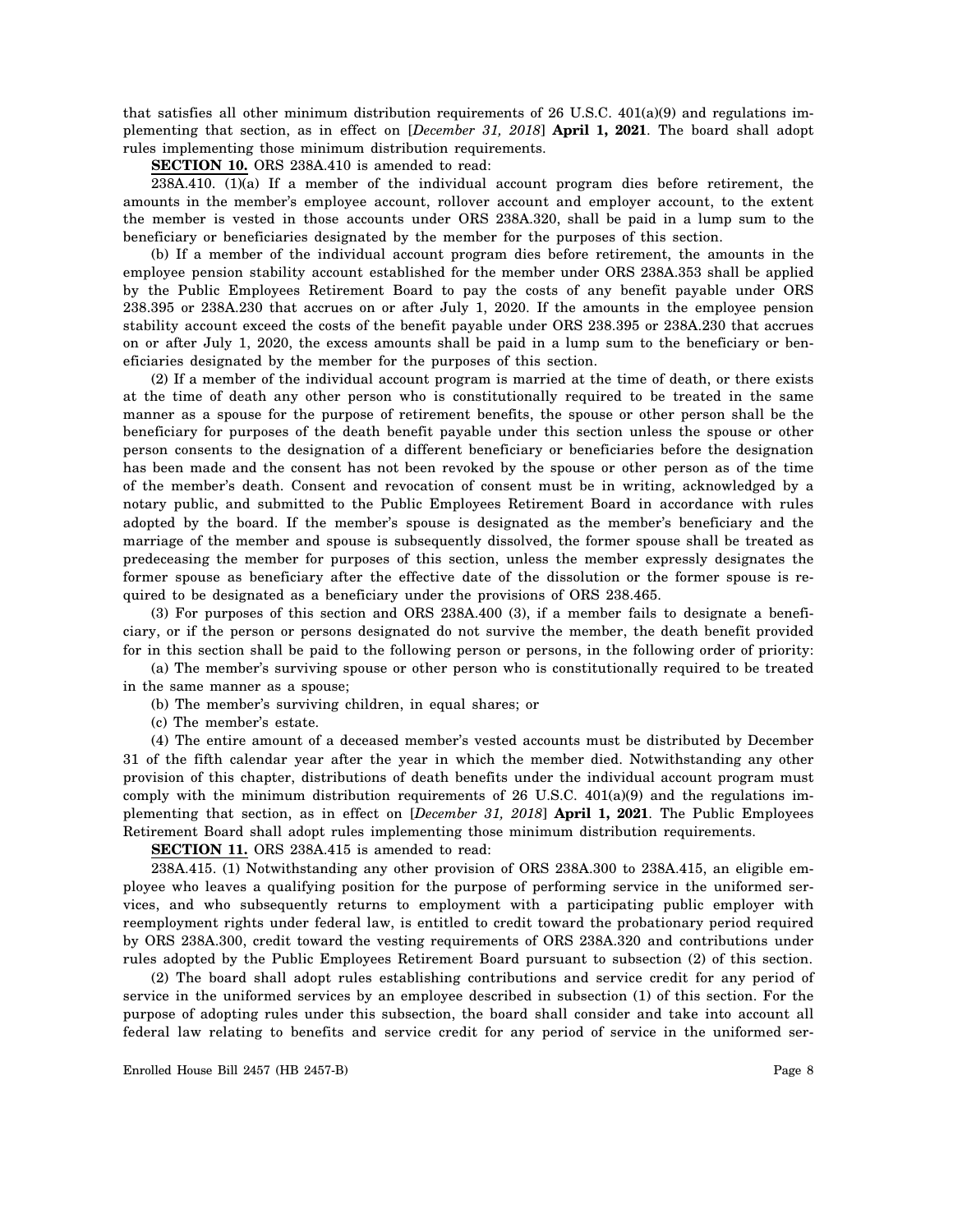vices, including 26 U.S.C. 414(u), as in effect on [*December 31, 2018*] **April 1, 2021**. Contributions and service credit under rules adopted by the board pursuant to this subsection may not exceed contributions and service credit required under federal law for periods of service in the uniformed services.

**SECTION 12.** ORS 238A.430 is amended to read:

238A.430. (1) To the extent required by law, and except as otherwise provided by rules adopted by the Public Employees Retirement Board under subsection (4) of this section, any portion of a distribution of benefits described in subsection (2) of this section shall, at the election of and in lieu of distribution to the distributee, be paid directly to an eligible retirement plan specified by the distributee.

(2) The provisions of subsection (1) of this section apply to a distribution of any benefit under the pension program or the individual account program except:

(a) A distribution that is one of a series of substantially equal periodic payments made at least annually for the life or life expectancy of the distributee, or for the joint lives or life expectancies of the distributee and a designated beneficiary;

(b) A distribution that is one of a series of substantially equal periodic payments made at least annually for a specified period of 10 years or more; and

(c) A distribution to the extent that the distribution is required under 26 U.S.C.  $401(a)(9)$ .

(3) The provisions of subsection (1) of this section apply to any portion of a distribution of benefits under the pension program or the individual account program even though the portion consists of after-tax employee contributions that are not includable in gross income. Any portion of a distribution that consists of after-tax employee contributions that are not includable in gross income may be transferred only to an individual retirement account or annuity described in 26 U.S.C. 408(a) or (b), or to a qualified defined contribution or defined benefit plan described in 26 U.S.C. 401(a) or 403(b) that agrees to account separately for amounts transferred, including accounting separately for the portion of the distribution that is includable in gross income and the portion of the distribution that is not includable in gross income. The amount transferred shall be treated as consisting first of the portion of the distribution that is includable in gross income, determined without regard to 26 U.S.C. 402(c)(1).

(4) The board shall adopt rules implementing the direct rollover requirements of 26 U.S.C. 401(a)(31) and the regulations implementing that section, and may adopt administrative exceptions to the direct rollover requirements to the extent permitted by  $26 \text{ U.S.C. } 401(a)(31)$  and the regulations implementing that section.

(5) All references in this section to federal laws and regulations are to the laws and regulations in effect on [*December 31, 2018*] **April 1, 2021**.

(6) For purposes of this section:

(a) "Distributee" means a member, a member's surviving spouse or a member's alternate payee under ORS 238.465.

(b) "Eligible retirement plan" means:

(A) An individual retirement account described in 26 U.S.C. 408(a);

(B) An individual retirement annuity described in 26 U.S.C. 408(b), other than an endowment contract;

(C) A qualified trust under 26 U.S.C. 401(a), that is a defined contribution or defined benefit plan and permits the acceptance of rollover contributions;

(D) An annuity plan described in 26 U.S.C. 403(a);

(E) An eligible deferred compensation plan described in 26 U.S.C. 457(b) that is maintained by an eligible governmental employer described in 26 U.S.C. 457(e)(1)(A) and that agrees to account separately for amounts transferred into such plan from the distributing plan; or

(F) An annuity contract described in 26 U.S.C. 403(b).

**SECTION 13.** ORS 238A.435 is amended to read:

238A.435. (1) If a benefit is payable under this chapter to a beneficiary by reason of the death of a member of the system, the beneficiary may elect to have all or part of the distribution of the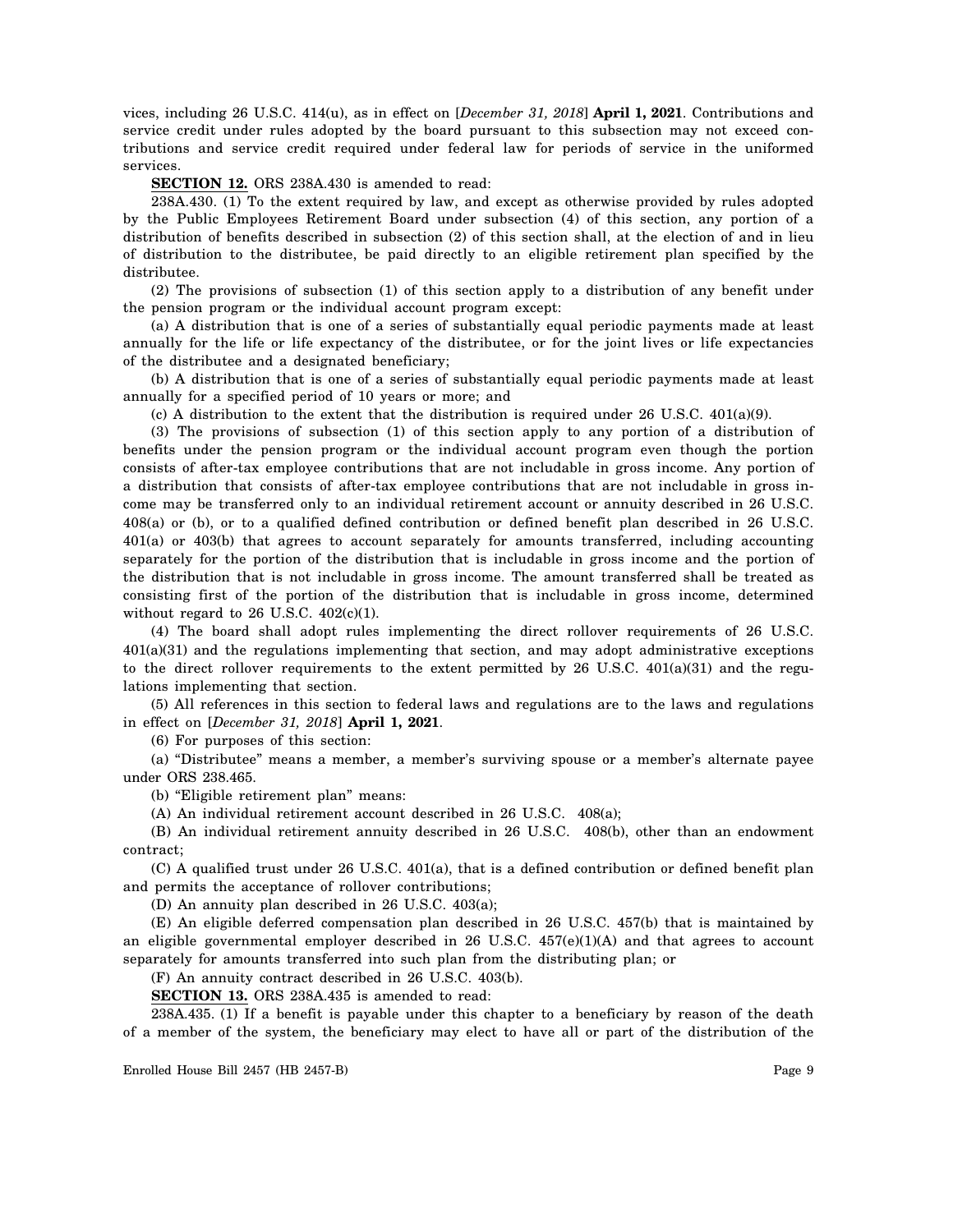death benefit paid in an eligible rollover distribution to an individual retirement plan described in 26 U.S.C. 408(a), or an individual retirement annuity, other than an endowment contract, described in 26 U.S.C. 408(b), if the plan or annuity is established for the purpose of receiving the eligible rollover distribution on behalf of the designated beneficiary.

(2) Subsection (1) of this section applies to an eligible rollover distribution of death benefits to a beneficiary who is not treated as the spouse of the decedent for federal tax purposes and who is the decedent's designated beneficiary for the purposes of the minimum required distribution requirements of 26 U.S.C. 401(a)(9). To the extent provided by rules of the Public Employees Retirement Board, a trust maintained for the benefit of one or more beneficiaries must be treated by the board in the same manner as a trust that is designated as a beneficiary for the purposes of the minimum required distribution requirements of 26 U.S.C. 401(a)(9).

(3) As used in this section, "eligible rollover distribution" has the meaning given that term in 26 U.S.C. 402(c)(4), as in effect on [*December 31, 2018*] **April 1, 2021**.

**SECTION 14.** ORS 305.230 is amended to read:

305.230. (1) Notwithstanding ORS 9.320:

(a) Any person who is qualified to practice law or public accountancy in this state, any person who has been granted active enrollment to practice before the Internal Revenue Service and who is qualified to prepare tax returns in this state or any person who is the authorized employee of a taxpayer and is regularly employed by the taxpayer in tax matters may represent the taxpayer before a tax court magistrate or the Department of Revenue in any conference or proceeding with respect to the administration of any tax.

(b) Any person who is licensed by the State Board of Tax Practitioners or who is exempt from such licensing requirement as provided for and limited by ORS 673.610 may represent a taxpayer before a tax court magistrate or the department in any conference or proceeding with respect to the administration of any tax on or measured by net income.

(c) Any shareholder of an S corporation, as defined in section 1361 of the Internal Revenue Code, as amended and in effect on [*December 31, 2018*] **April 1, 2021**, may represent the corporation in any proceeding before a tax court magistrate or the department in the same manner as if the shareholder were a partner and the S corporation were a partnership. The S corporation must designate in writing a tax matters shareholder authorized to represent the S corporation.

(d) An individual who is licensed as a real estate broker or principal real estate broker under ORS 696.022 or is a state certified appraiser or state licensed appraiser under ORS 674.310 or is a registered appraiser under ORS 308.010 may represent a taxpayer before a tax court magistrate or the department in any conference or proceeding with respect to the administration of any ad valorem property tax.

(e) A general partner who has been designated by members of a partnership as their tax matters partner under ORS 305.242 may represent those partners in any conference or proceeding with respect to the administration of any tax on or measured by net income.

(f) Any person authorized under rules adopted by the department may represent a taxpayer before the department in any conference or proceeding with respect to any tax. Rules adopted under this paragraph, to the extent feasible, shall be consistent with federal law that governs representation before the Internal Revenue Service, as federal law is amended and in effect on [*December 31, 2018*] **April 1, 2021**.

(g) Any person authorized under rules adopted by the tax court may represent a taxpayer in a proceeding before a tax court magistrate.

(2) A person may not be recognized as representing a taxpayer pursuant to this section unless there is first filed with the magistrate or department a written authorization, or unless it appears to the satisfaction of the magistrate or department that the representative does in fact have authority to represent the taxpayer. A person recognized as an authorized representative under rules or procedures adopted by the tax court shall be considered an authorized representative by the department.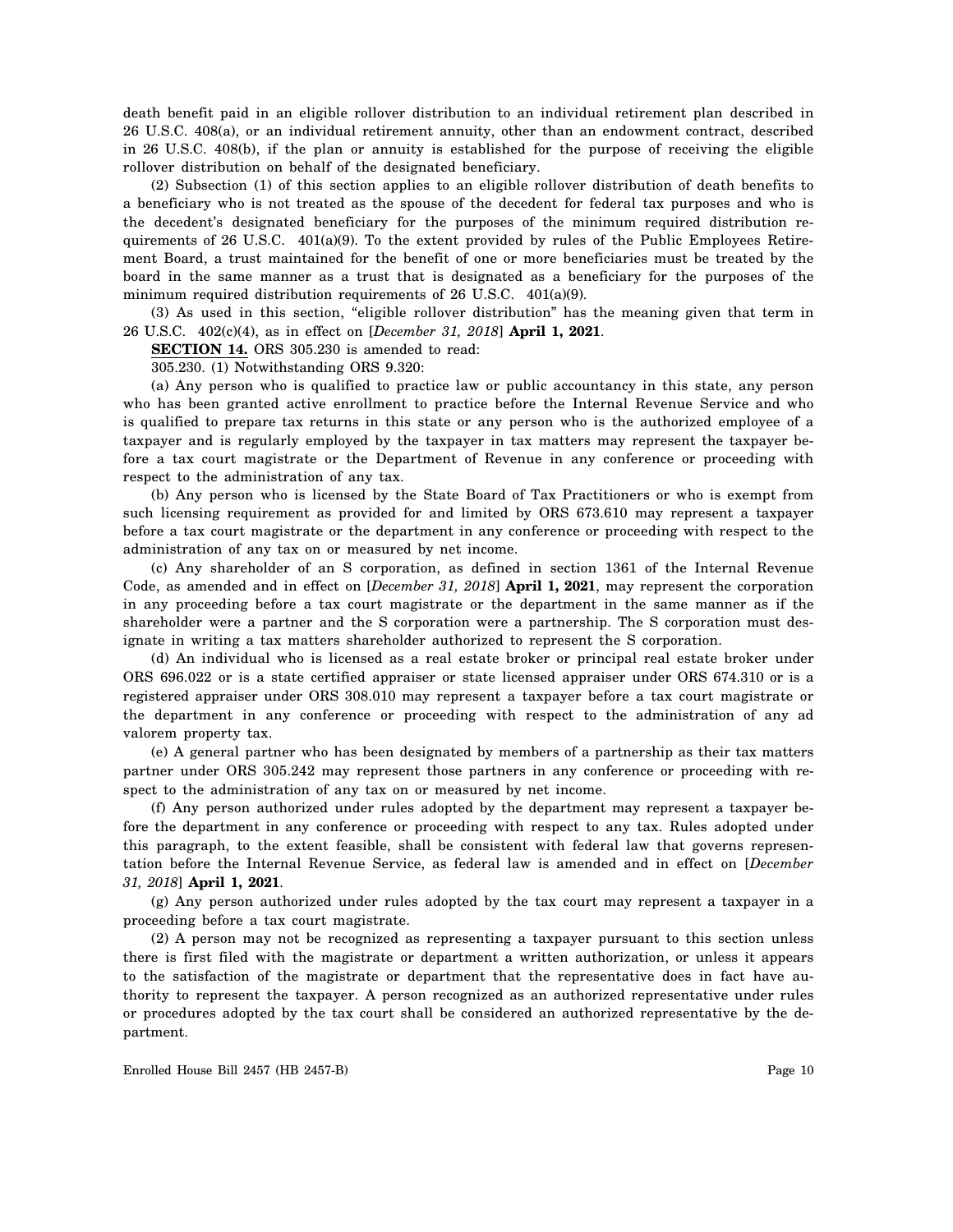(3) A taxpayer represented by someone other than an attorney is bound by all things done by the authorized representative, and may not thereafter claim any proceeding was legally defective because the taxpayer was not represented by an attorney.

(4) Prior to the holding of a conference or proceeding before the tax court magistrate or department, written notice shall be given by the magistrate or department to the taxpayer of the provisions of subsection (3) of this section.

**SECTION 15.** ORS 305.494 is amended to read:

305.494. Notwithstanding ORS 9.320, any shareholder of an S corporation as defined in section 1361 of the Internal Revenue Code, as amended and in effect on [*December 31, 2018*] **April 1, 2021**, may represent the corporation in any proceeding before the Oregon Tax Court in the same manner as if the shareholder were a partner and the S corporation were a partnership.

**SECTION 16.** ORS 305.690 is amended to read:

305.690. As used in ORS 305.690 to 305.753, unless the context otherwise requires:

(1) "Biennial years" means the two income tax years of individual taxpayers that begin in the two calendar years immediately following the calendar year in which a list is certified under ORS 305.715.

(2) "Commission" means the Oregon Charitable Checkoff Commission.

(3) "Department" means the Department of Revenue.

(4) "Eligibility roster" means a list, prepared under ORS 305.715 and maintained by the commission in chronological order based on the date of form listing or date of eligibility determination, whichever is later, of charitable and governmental entities seeking inclusion on the Oregon individual income tax return forms.

(5) "Form listed" or "form listing" means being listed on the Oregon individual income tax return form.

(6) "Instruction listing" means being listed on the Department of Revenue instructions for tax return checkoff contribution.

(7) "Internal Revenue Code" means the federal Internal Revenue Code as amended and in effect on [*December 31, 2018*] **April 1, 2021**.

**SECTION 16a. If House Bill 2129 becomes law, section 16 of this 2021 Act (amending ORS 305.690) is repealed and ORS 305.690, as amended by section 1, chapter 8, Oregon Laws 2021 (Enrolled House Bill 2129), is amended to read:**

305.690. As used in ORS 305.690 to 305.753, unless the context otherwise requires:

(1) "Commission" means the Oregon Charitable Checkoff Commission.

(2) "Department" means the Department of Revenue.

(3) "Internal Revenue Code" means the federal Internal Revenue Code as amended and in effect on [*December 31, 2020*] **April 1, 2021**.

**SECTION 17.** ORS 305.842 is amended to read:

305.842. (1) As used in ORS 307.130, 307.147, 308A.450, 310.140 and 310.800, "Internal Revenue Code" means the federal Internal Revenue Code as amended and in effect on [*December 31, 2018*] **April 1, 2021**.

(2) As used in ORS 311.666, "Internal Revenue Code" means the federal Internal Revenue Code as amended and in effect on [*December 31, 2018*] **April 1, 2021**, including amendments that take effect after that date.

**SECTION 18.** ORS 314.011 is amended to read:

314.011. (1) As used in this chapter, unless the context requires otherwise, "department" means the Department of Revenue.

(2) As used in this chapter:

(a) Any term has the same meaning as when used in a comparable context in the laws of the United States relating to federal income taxes, unless a different meaning is clearly required or the term is specifically defined in this chapter.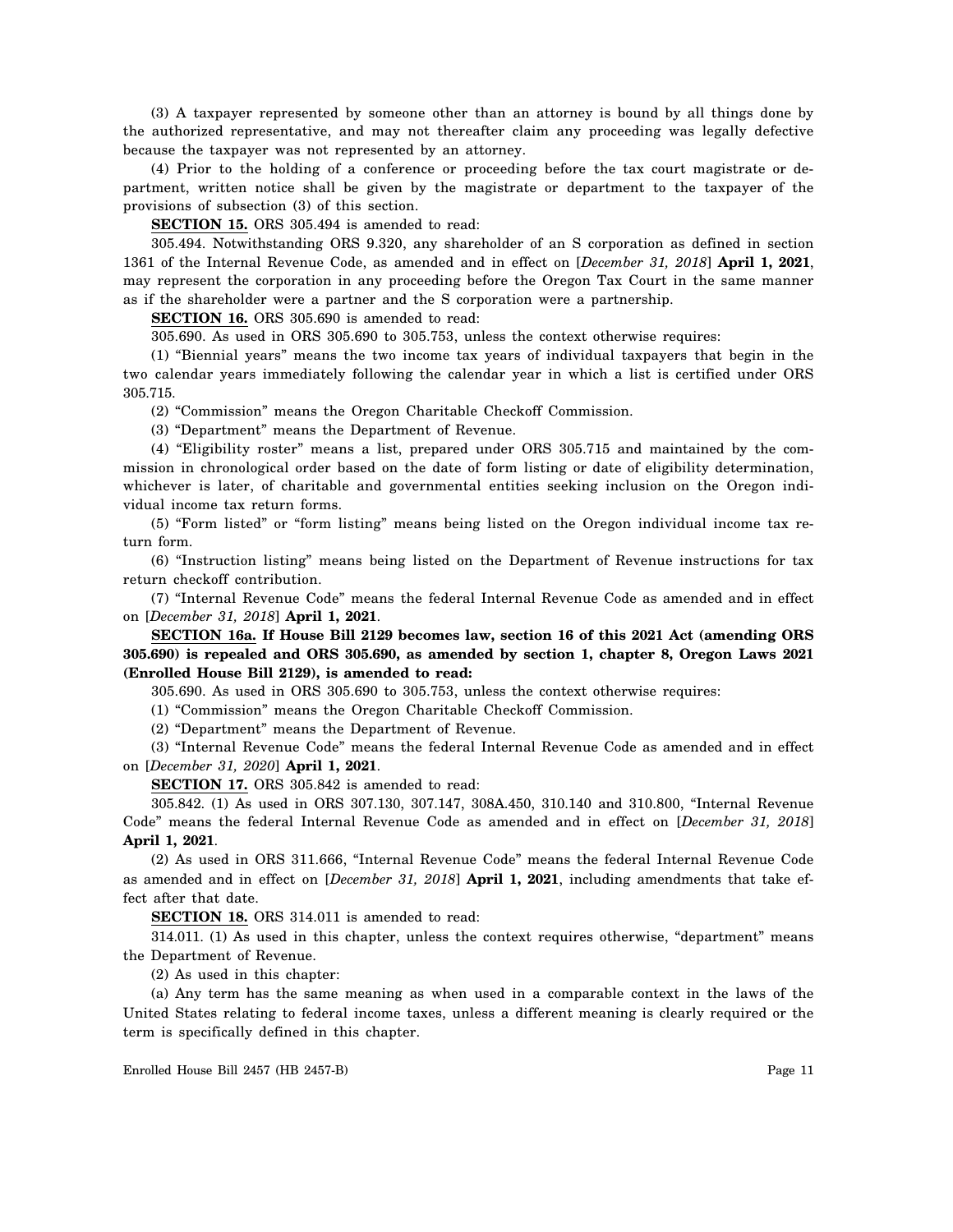(b) Except where the Legislative Assembly has provided otherwise, a reference to the laws of the United States or to the Internal Revenue Code refers to the laws of the United States or to the Internal Revenue Code as they are amended and in effect:

(A) On [*December 31, 2018*] **April 1, 2021**; or

(B) If related to the definition of taxable income, as applicable to the tax year of the taxpayer. (c) With respect to ORS 314.105, 314.256 (relating to proxy tax on lobbying expenditures), 314.260 (1)(b), 314.302, 314.306, 314.330, 314.360, 314.362, 314.385, 314.402, 314.410, 314.412, 314.525, 314.767 (7), 314.771 and 314.772 and other provisions of this chapter, except those described in paragraph (b) of this subsection, any reference to the laws of the United States or to the Internal Revenue Code means the laws of the United States relating to income taxes or the Internal Revenue Code as they are amended on or before [*December 31, 2018*] **April 1, 2021**, even when the amendments take effect or become operative after that date, except where the Legislative Assembly has specifically provided otherwise.

(3) Insofar as is practicable in the administration of this chapter, the department shall apply and follow the administrative and judicial interpretations of the federal income tax law. When a provision of the federal income tax law is the subject of conflicting opinions by two or more federal courts, the department shall follow the rule observed by the United States Commissioner of Internal Revenue until the conflict is resolved. Nothing contained in this section limits the right or duty of the department to audit the return of any taxpayer or to determine any fact relating to the tax liability of any taxpayer.

(4) When portions of the Internal Revenue Code incorporated by reference as provided in subsection (2) of this section refer to rules or regulations prescribed by the Secretary of the Treasury, then such rules or regulations shall be regarded as rules adopted by the department under and in accordance with the provisions of this chapter, whenever they are prescribed or amended.

(5)(a) When portions of the Internal Revenue Code incorporated by reference as provided in subsection (2) of this section are later corrected by an Act or a Title within an Act of the United States Congress designated as an Act or Title making technical corrections, then notwithstanding the date that the Act or Title becomes law, those portions of the Internal Revenue Code, as so corrected, shall be the portions of the Internal Revenue Code incorporated by reference as provided in subsection (2) of this section and shall take effect, unless otherwise indicated by the Act or Title (in which case the provisions shall take effect as indicated in the Act or Title), as if originally included in the provisions of the Act being technically corrected. If, on account of this subsection, any adjustment is required to an Oregon return that would otherwise be prevented by operation of law or rule, the adjustment shall be made, notwithstanding any law or rule to the contrary, in the manner provided under ORS 314.135.

(b) As used in this subsection, "Act or Title" includes any subtitle, division or other part of an Act or Title.

**SECTION 19.** ORS 314.306 is amended to read:

314.306. (1) If a taxpayer excludes an amount from federal gross income by reason of the discharge of indebtedness of the taxpayer under section  $108(a)(1)(A)$  of the Internal Revenue Code (relating to discharge of indebtedness in a bankruptcy declared under U.S.C. Title 11), then, with respect to that portion of the excluded amount that is apportioned to Oregon, the taxpayer shall apply the rules in 11 U.S.C. 346(j), as amended and in effect on [*December 31, 2018*] **April 1, 2021**.

(2) If a taxpayer excludes an amount from federal gross income by reason of the discharge of indebtedness of the taxpayer under section 108(a)(1)(B) or (C) of the Internal Revenue Code (relating to discharge of indebtedness in insolvency or discharge of qualified farm indebtedness), then, with respect to that portion of the excluded amount that is apportioned to Oregon, the following paragraphs shall apply, in the following order:

(a) If the taxpayer has made the election under section 108(b)(5) of the Internal Revenue Code to first reduce the basis of the depreciable property of the taxpayer, the election shall also be effective for Oregon tax purposes. A corresponding reduction in the basis of the depreciable property of the taxpayer shall be made for Oregon tax purposes.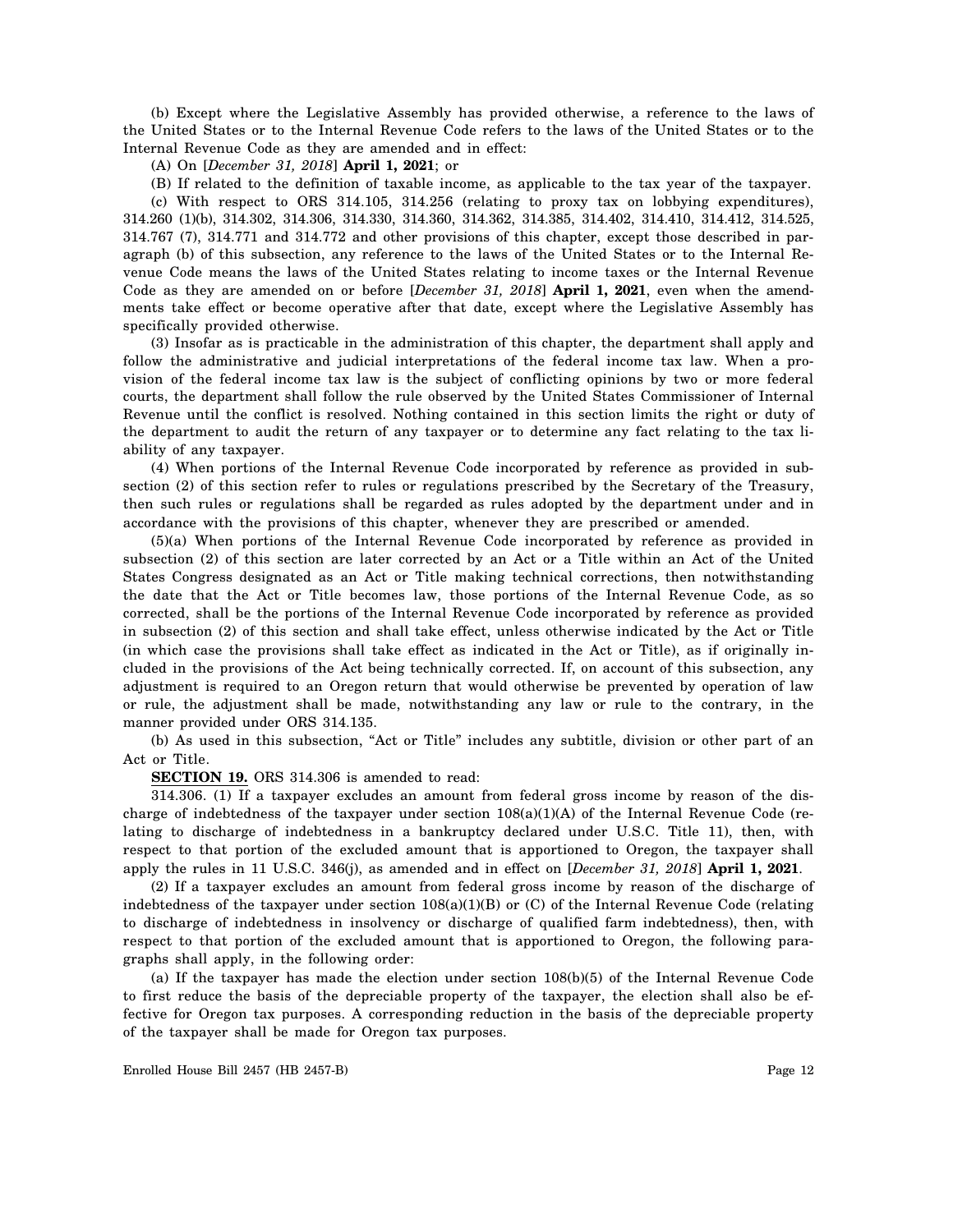(b) The amount, if any, by which the following attributes are reduced under section 108(b)(1) of the Internal Revenue Code for federal tax purposes shall be added back for Oregon tax purposes:

(A) Federal net operating loss.

(B) Capital loss carryover.

(C) Basis of the property of the taxpayer, excluding amounts subject to the election under section 108(b)(5) of the Internal Revenue Code.

(D) Passive activity loss carryover.

(c) Excluding amounts subject to the election in section 108(b)(5) of the Internal Revenue Code:

(A) Any Oregon net operating loss of an individual or corporate taxpayer, including a net operating loss carryover to the taxpayer, shall be reduced by the amount of discharged indebtedness.

(B) Any net capital loss for the taxable year of the discharge, and any capital loss carryover to the taxable year, shall be reduced by the amount of discharged indebtedness minus the total amount taken into account under subparagraph (A) of this paragraph.

(C) The basis of the property of the taxpayer shall be reduced by the amount of discharged indebtedness minus the total amount taken into account under subparagraphs (A) and (B) of this paragraph.

(D) The passive activity loss carryover under section 469(b) of the Internal Revenue Code from the taxable year of the discharge shall be reduced by the amount of discharged indebtedness minus the total amount taken into account under subparagraphs (A), (B) and (C) of this paragraph.

**SECTION 20.** ORS 315.004 is amended to read:

315.004. (1) Except when the context requires otherwise, the definitions contained in ORS chapters 314, 316, 317 and 318 are applicable in the construction, interpretation and application of the personal and corporate income and excise tax credits contained in this chapter.

(2)(a) For purposes of the tax credits contained in this chapter, any term has the same meaning as when used in a comparable context in the laws of the United States relating to federal income taxes, unless a different meaning is clearly required or the term is specifically defined for purposes of construing, interpreting and applying the credit.

(b) With respect to the tax credits contained in this chapter, any reference to the laws of the United States or to the Internal Revenue Code means the laws of the United States relating to income taxes or the Internal Revenue Code as they are amended on or before [*December 31, 2018*] **April 1, 2021**, even when the amendments take effect or become operative after that date.

(3) Insofar as is practicable in the administration of this chapter, the Department of Revenue shall apply and follow the administrative and judicial interpretations of the federal income tax law. When a provision of the federal income tax law is the subject of conflicting opinions by two or more federal courts, the department shall follow the rule observed by the United States Commissioner of Internal Revenue until the conflict is resolved. Nothing contained in this section limits the right or duty of the department to audit the return of any taxpayer or to determine any fact relating to the tax liability of any taxpayer.

(4) When portions of the Internal Revenue Code incorporated by reference as provided in subsection (2) of this section refer to rules or regulations prescribed by the Secretary of the Treasury, then such rules or regulations shall be regarded as rules adopted by the department under and in accordance with the provisions of this chapter, whenever they are prescribed or amended.

(5)(a) When portions of the Internal Revenue Code incorporated by reference as provided in subsection (2) of this section are later corrected by an Act or a Title within an Act of the United States Congress designated as an Act or Title making technical corrections, then notwithstanding the date that the Act or Title becomes law, those portions of the Internal Revenue Code, as so corrected, shall be the portions of the Internal Revenue Code incorporated by reference as provided in subsection (2) of this section and shall take effect, unless otherwise indicated by the Act or Title (in which case the provisions shall take effect as indicated in the Act or Title), as if originally included in the provisions of the Act being technically corrected. If, on account of this subsection, any adjustment is required to an Oregon return that would otherwise be prevented by operation of law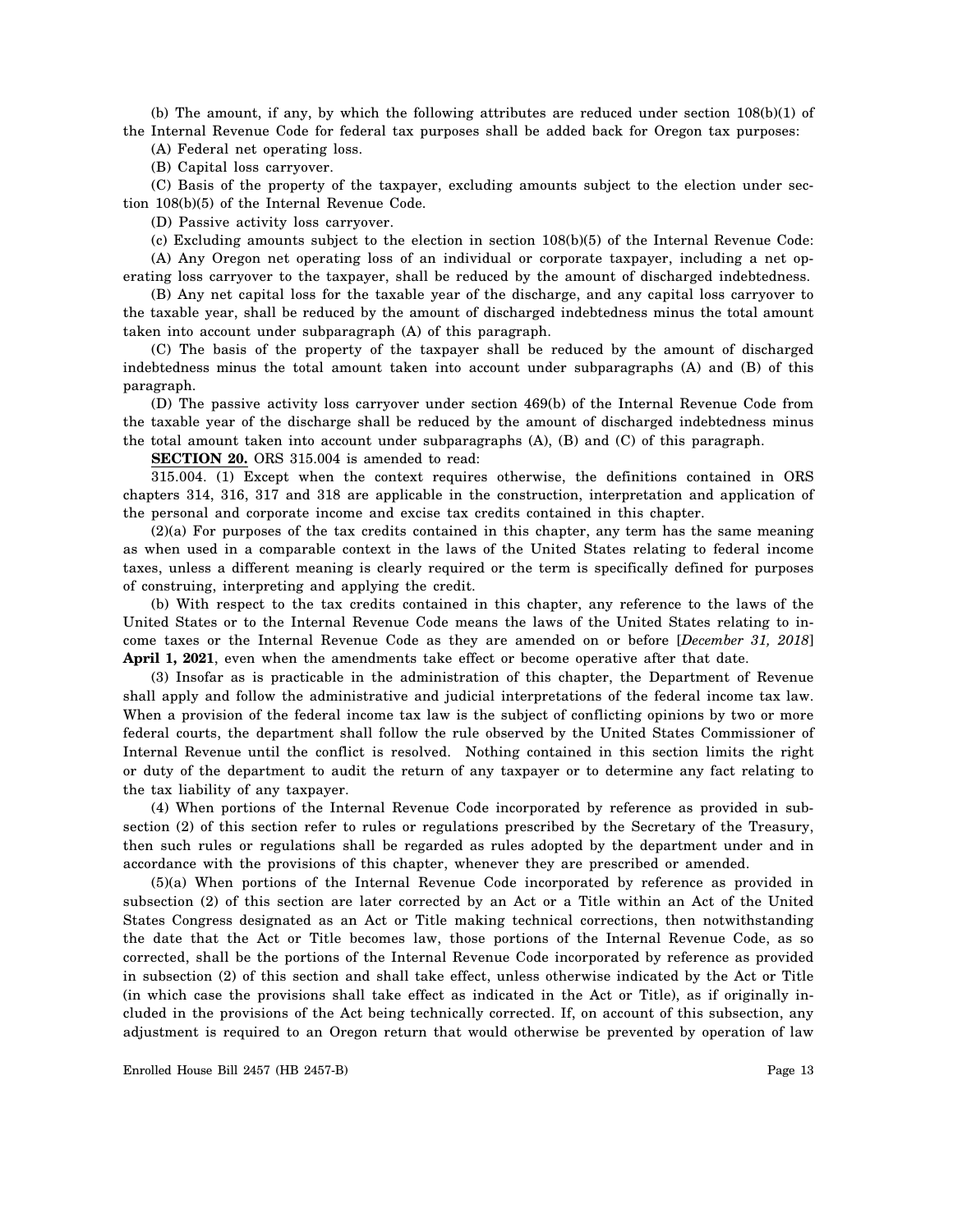or rule, the adjustment shall be made, notwithstanding any law or rule to the contrary, in the manner provided under ORS 314.135.

(b) As used in this subsection, "Act or Title" includes any subtitle, division or other part of an Act or Title.

**SECTION 21.** ORS 316.012 is amended to read:

316.012. Any term used in this chapter has the same meaning as when used in a comparable context in the laws of the United States relating to federal income taxes, unless a different meaning is clearly required or the term is specifically defined in this chapter. Except where the Legislative Assembly has provided otherwise, any reference in this chapter to the laws of the United States or to the Internal Revenue Code refers to the laws of the United States or to the Internal Revenue Code as they are amended and in effect:

(1) On [*December 31, 2018*] **April 1, 2021**; or

(2) If related to the definition of taxable income, as applicable to the tax year of the taxpayer. **SECTION 22.** ORS 316.147 is amended to read:

316.147. As used in ORS 316.147 to 316.149, unless the context requires otherwise:

(1) "Eligible taxpayer" includes any individual who must pay taxes otherwise imposed by this chapter and:

(a) Who pays or incurs expenses for the care of a qualified individual, through a payment method determined by rule of the Department of Revenue; and

(b) Who has a household income, for the taxable year, not to exceed the maximum amount of household income allowed in ORS 310.640 (1989 Edition) for a homeowner or renter refund.

(2) "Household income" means the aggregate income of the eligible taxpayer and the spouse of the taxpayer who reside in the household, that was received during a calendar year. "Household income" includes payments received by the eligible taxpayer or the spouse of the taxpayer under the federal Social Security Act for the benefit of a minor child or minor children who reside in the household.

(3) "Income" means "adjusted gross income" as defined in the federal Internal Revenue Code, as amended and in effect on [*December 31, 2018*] **April 1, 2021**, even when the amendments take effect or become operative after that date, relating to the measurement of taxable income of individuals, estates and trusts, with the following modifications:

(a) There shall be added to adjusted gross income the following items of otherwise exempt income:

(A) The gross amount of any otherwise exempt pension less return of investment, if any.

(B) Child support received by the taxpayer.

(C) Inheritances.

(D) Gifts and grants, the sum of which are in excess of \$500 per year.

(E) Amounts received by a taxpayer or spouse of a taxpayer for support from a parent who is not a member of the taxpayer's household.

(F) Life insurance proceeds.

(G) Accident and health insurance proceeds, except reimbursement of incurred medical expenses.

(H) Personal injury damages.

(I) Sick pay that is not included in federal adjusted gross income.

(J) Strike benefits excluded from federal gross income.

(K) Worker's compensation, except for reimbursement of medical expense.

(L) Military pay and benefits.

(M) Veteran's benefits.

(N) Payments received under the federal Social Security Act that are excluded from federal gross income.

(O) Welfare payments, except as follows:

(i) Payments for medical care, drugs and medical supplies, if the payments are not made directly to the welfare recipient;

(ii) In-home services authorized and approved by the Department of Human Services; and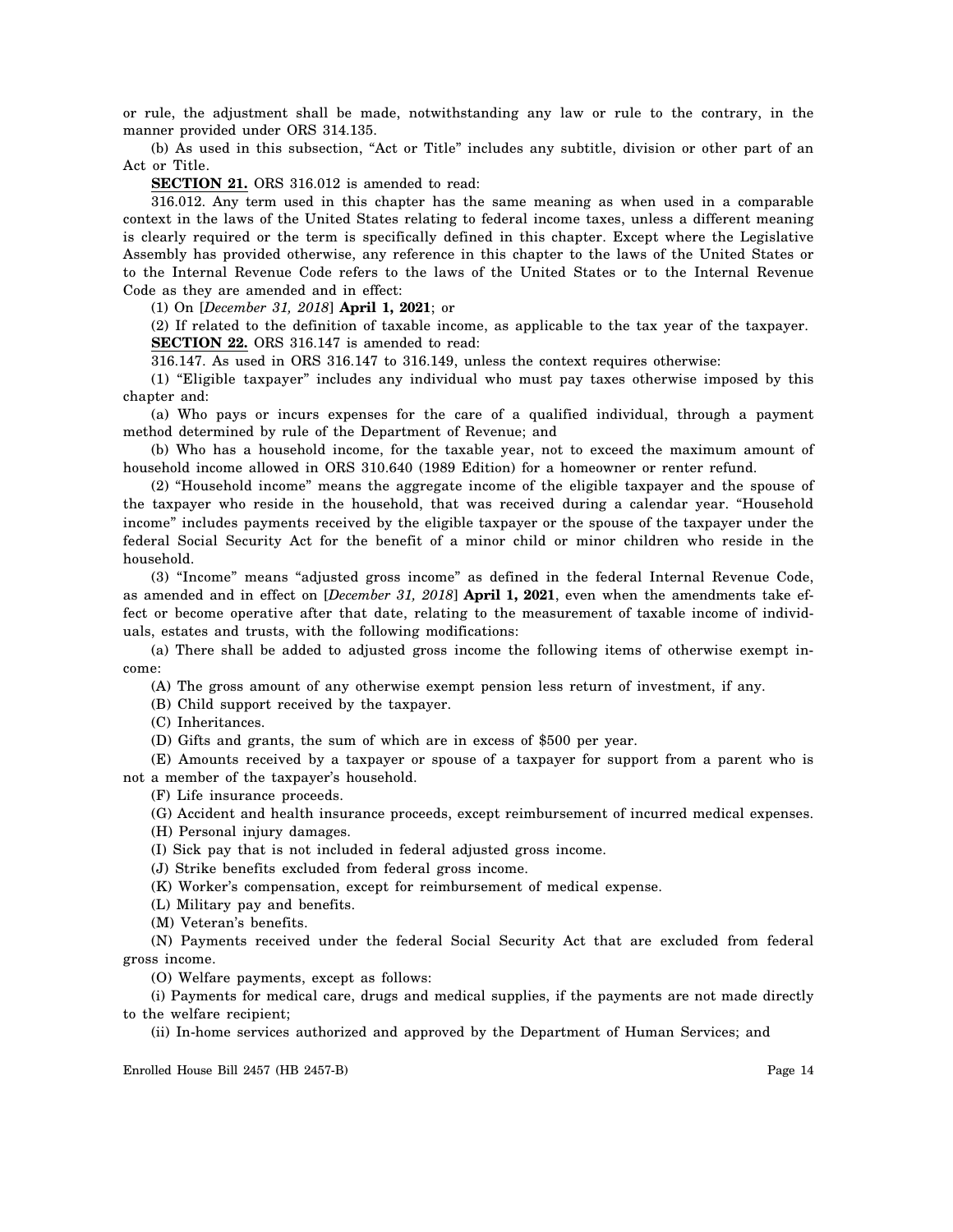(iii) Direct or indirect reimbursement of expenses paid or incurred for participation in work or training programs.

(P) Nontaxable dividends.

(Q) Nontaxable interest not included in federal adjusted gross income.

(R) Rental allowance paid to a minister that is excluded from federal gross income.

(S) Income from sources without the United States that is excluded from federal gross income.

(b) Adjusted gross income shall be increased due to the disallowance of the following deductions:

(A) The amount of the net loss, in excess of \$1,000, from all dispositions of tangible or intangible properties.

(B) The amount of the net loss, in excess of \$1,000, from the operation of a farm or farms.

(C) The amount of the net loss, in excess of \$1,000, from all operations of a trade or business, profession or other activity entered into for the production or collection of income.

(D) The amount of the net loss, in excess of \$1,000, from tangible or intangible property held for the production of rents, royalties or other income.

(E) The amount of any net operating loss carryovers or carrybacks included in federal adjusted gross income.

(F) The amount, in excess of \$5,000, of the combined deductions or other allowances for depreciation, amortization or depletion.

(G) The amount added or subtracted, as required within the context of this section, for adjustments made under ORS 316.680 (2)(d) and 316.707 to 316.737.

(c) "Income" does not include the following:

(A) Any governmental grant that must be used by the taxpayer for rehabilitation of the homestead of the taxpayer.

(B) Any refund of Oregon personal income taxes that were imposed under this chapter.

(4) "Qualified individual" includes an individual at least 60 years of age on the date that the expenses described in subsection  $(1)(a)$  of this section are paid or incurred by the eligible taxpayer:

(a) Whose household income does not exceed \$7,500 for the calendar year in which the taxable year of the taxpayer begins;

(b) Who is eligible for authorized services as defined in ORS 410.410 under Oregon Project Independence;

(c) Who is certified by the Department of Human Services; and

(d) Whose care or any portion thereof is not paid for under ORS chapter 414.

**SECTION 23.** ORS 316.157 is amended to read:

316.157. (1) In the case of an eligible individual, there shall be allowed as a credit against the taxes otherwise due under this chapter for the taxable year an amount equal to the lesser of the tax liability of the taxpayer or nine percent of net pension income.

(2) For purposes of this section:

(a) "Eligible individual" means any individual who is receiving pension income and who has attained 62 years of age before the close of the taxable year.

(b) "Household income" means the aggregate income of the taxpayer and the spouse of the taxpayer who reside in the household, that was received during the taxable year for which a credit is claimed, except that "household income" does not include Social Security benefits received by the taxpayer or the spouse of the taxpayer.

(c) "Income" means "adjusted gross income" as defined in the federal Internal Revenue Code, as amended and in effect on [*December 31, 2018*] **April 1, 2021**, even when the amendments take effect or become operative after that date, relating to the measurement of taxable income of individuals, estates and trusts, with the following modifications:

(A) There shall be added to adjusted gross income the following items of otherwise exempt income:

(i) The gross amount of any otherwise exempt pension less return of investment, if any.

(ii) Child support received by the taxpayer.

(iii) Inheritances.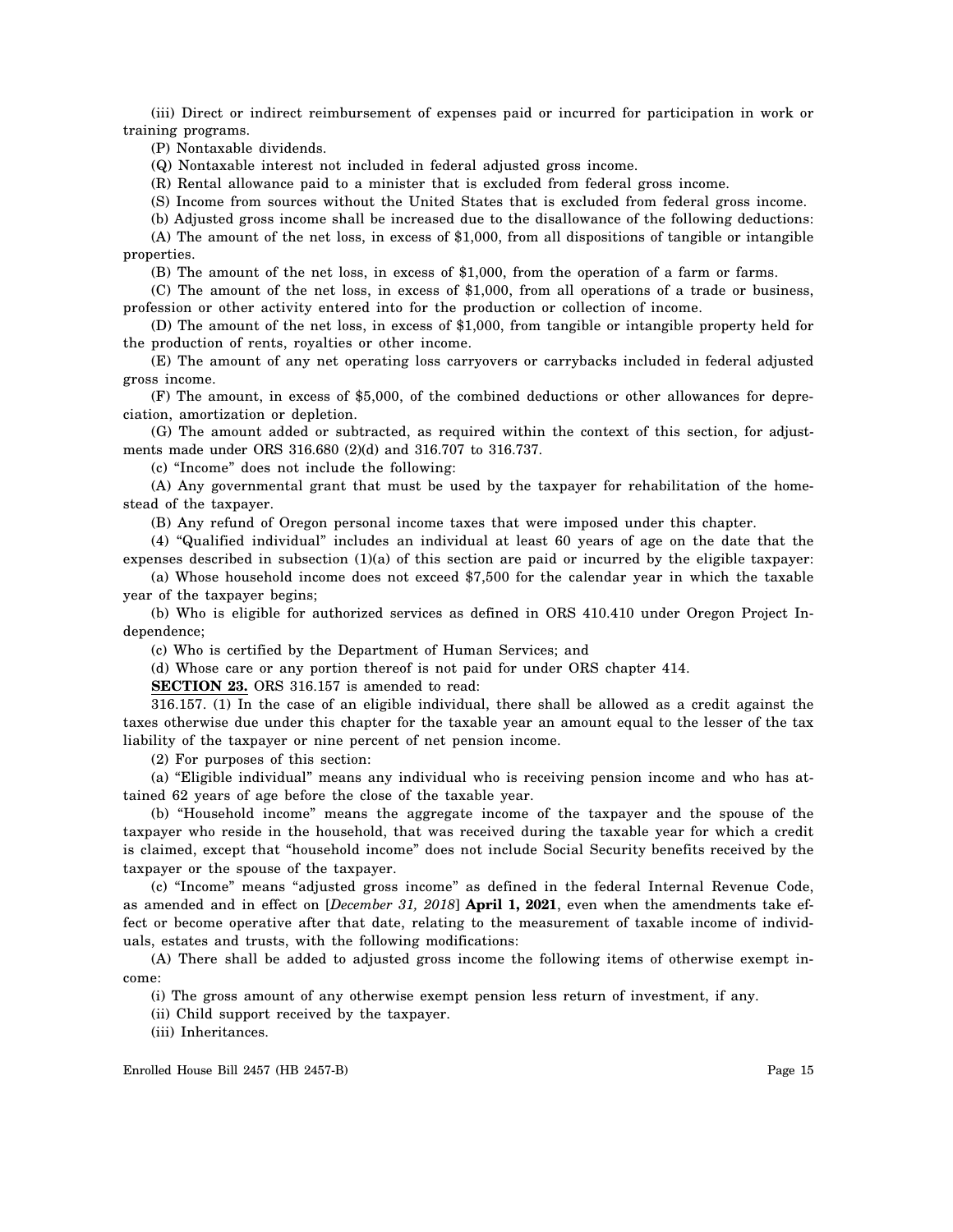(iv) Gifts and grants, the sum of which are in excess of \$500 per year.

(v) Amounts received by a taxpayer or spouse of a taxpayer for support from a parent who is not a member of the taxpayer's household.

(vi) Life insurance proceeds.

(vii) Accident and health insurance proceeds, except reimbursement of incurred medical expenses.

(viii) Personal injury damages.

(ix) Sick pay that is not included in federal adjusted gross income.

(x) Strike benefits excluded from federal gross income.

(xi) Worker's compensation, except for reimbursement of medical expense.

(xii) Military pay and benefits.

(xiii) Veteran's benefits.

(xiv) Payments received under the federal Social Security Act that are excluded from federal gross income.

(xv) Welfare payments, except as follows:

(I) Payments for medical care, drugs and medical supplies, if the payments are not made directly to the welfare recipient;

(II) In-home services authorized and approved by the Department of Human Services; and

(III) Direct or indirect reimbursement of expenses paid or incurred for participation in work or training programs.

(xvi) Nontaxable dividends.

(xvii) Nontaxable interest not included in federal adjusted gross income.

(xviii) Rental allowance paid to a minister that is excluded from federal gross income.

(xix) Income from sources without the United States that is excluded from federal gross income.

(B) Adjusted gross income shall be increased due to the disallowance of the following deductions:

(i) The amount of the net loss, in excess of \$1,000, from all dispositions of tangible or intangible properties.

(ii) The amount of the net loss, in excess of \$1,000, from the operation of a farm or farms.

(iii) The amount of the net loss, in excess of \$1,000, from all operations of a trade or business, profession or other activity entered into for the production or collection of income.

(iv) The amount of the net loss, in excess of \$1,000, from tangible or intangible property held for the production of rents, royalties or other income.

(v) The amount of any net operating loss carryovers or carrybacks included in federal adjusted gross income.

(vi) The amount, in excess of \$5,000, of the combined deductions or other allowances for depreciation, amortization or depletion.

(vii) The amount added or subtracted, as required within the context of this section, for adjustments made under ORS 316.680 (2)(d) and 316.707 to 316.737.

(C) "Income" does not include the following:

(i) Any governmental grant that must be used by the taxpayer for rehabilitation of the homestead of the taxpayer.

(ii) Any refund of Oregon personal income taxes that were imposed under this chapter.

(d) "Net pension income" means:

(A) For eligible individuals filing a joint return, the lesser of the pension income of the eligible individuals received during the taxable year or the excess, if any, of \$15,000 over the sum of the following amounts:

(i) Any Social Security benefits received by the eligible individual, or by the spouse of the individual, during the taxable year; and

(ii) The excess, if any, of household income over \$30,000.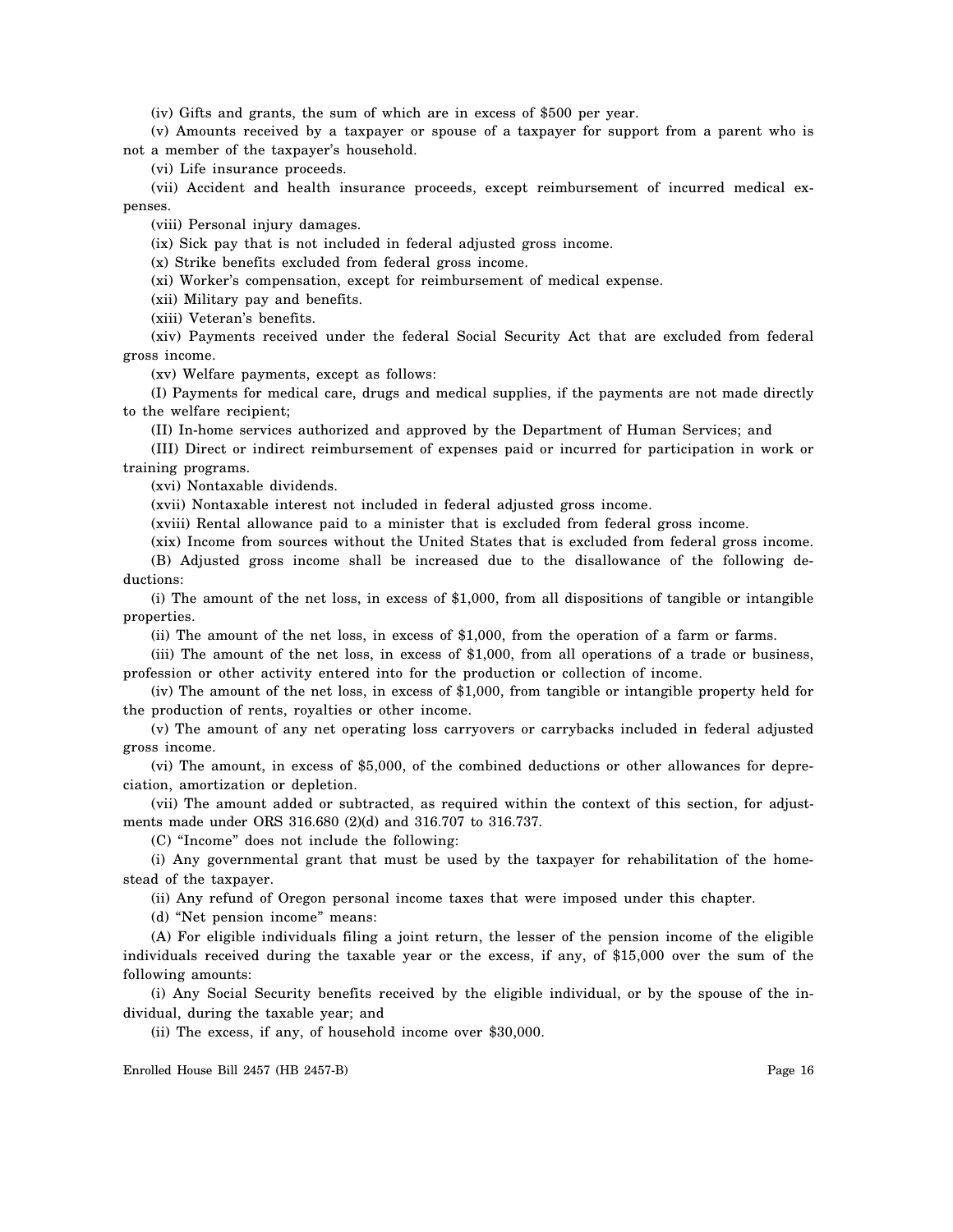(B) For an eligible individual filing a return other than a joint return, the lesser of the pension income of the eligible individual received during the taxable year or the excess, if any, of \$7,500 over the sum of the following amounts:

(i) Any Social Security benefits received by the eligible individual during the taxable year; and

(ii) The excess, if any, of household income over \$15,000.

(e) "Pension income" means income included in Oregon taxable income from:

(A) Distributions from or pursuant to an employee pension benefit plan, as defined in section 3(2) of the Employee Retirement Income Security Act of 1974, which satisfies the requirements of section 401 of the Internal Revenue Code;

(B) Distributions from or pursuant to a public retirement system of this state or a political subdivision of this state, or a public retirement system created by an Act of this state or a political subdivision of this state, or the public retirement system of any other state or local government;

(C) Distributions from or pursuant to a federal retirement system created by the federal government for any officer or employee of the United States, including any person retired from service in the United States Civil Service, the Armed Forces of the United States or any agency or subdivision thereof;

(D) Distributions or withdrawals from or pursuant to an eligible deferred compensation plan which satisfies the requirements of section 457 of the Internal Revenue Code;

(E) Distributions or withdrawals from or pursuant to an individual retirement account, annuity or trust or simplified employee pension which satisfies the requirements of section 408 of the Internal Revenue Code; and

(F) Distributions or withdrawals from or pursuant to an employee annuity, including custodial accounts treated as annuities, subject to section 403 (a) or (b) of the Internal Revenue Code.

(f) "Social Security benefits" means Social Security benefits, as defined in section 86 of the Internal Revenue Code (Title II Social Security or tier 1 railroad retirement benefits).

(3) If a change in the taxable year of the eligible individual occurs as described in ORS 314.085, or if the Department of Revenue terminates the tax year of the eligible individual under ORS 314.440, the credit allowed by this section shall be prorated or computed in a manner consistent with ORS 314.085.

(4) If a change in the status of the eligible individual from resident to nonresident or from nonresident to resident occurs, the credit allowed by this section shall be determined in a manner consistent with subsection (1) of this section.

**SECTION 24.** ORS 317.010 is amended to read:

317.010. As used in this chapter, unless the context requires otherwise:

(1) "Centrally assessed corporation" means every corporation the property of which is assessed by the Department of Revenue under ORS 308.505 to 308.674.

(2) "Department" means the Department of Revenue.

(3)(a) "Consolidated federal return" means the return permitted or required to be filed by a group of affiliated corporations under section 1501 of the Internal Revenue Code.

(b) "Consolidated state return" means the return required to be filed under ORS 317.710 (5).

(4) "Doing business" means any transaction or transactions in the course of its activities conducted within the state by a national banking association, or any other corporation; provided, however, that a foreign corporation whose activities in this state are confined to purchases of personal property, and the storage thereof incident to shipment outside the state, shall not be deemed to be doing business unless such foreign corporation is an affiliate of another foreign or domestic corporation which is doing business in Oregon. Whether or not corporations are affiliated shall be determined as provided in section 1504 of the Internal Revenue Code.

(5) "Excise tax" means a tax measured by or according to net income imposed upon national banking associations, all other banks, and financial, centrally assessed, mercantile, manufacturing and business corporations for the privilege of carrying on or doing business in this state.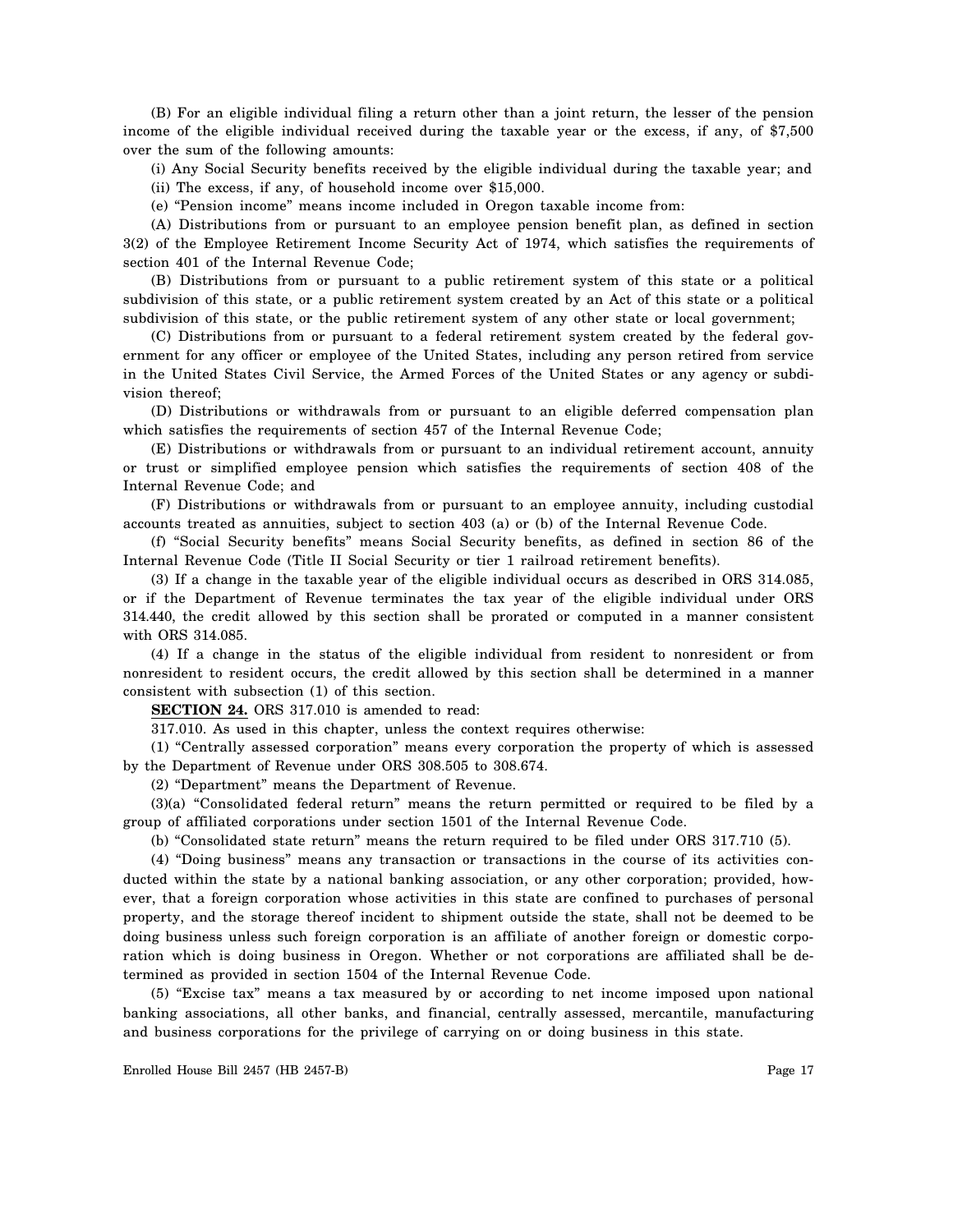(6) "Financial institution" has the meaning given that term in ORS 314.610 except that it does not include a credit union as defined in ORS 723.006, an interstate credit union as defined in ORS 723.001 or a federal credit union.

(7) "Internal Revenue Code," except where the Legislative Assembly has provided otherwise, refers to the laws of the United States or to the Internal Revenue Code as they are amended and in effect:

(a) On [*December 31, 2018*] **April 1, 2021**; or

(b) If related to the definition of taxable income, as applicable to the tax year of the taxpayer.

(8) "Oregon taxable income" means taxable income, less the deduction allowed under ORS 317.476, except as otherwise provided with respect to insurers in subsection (11) of this section and ORS 317.650 to 317.665.

(9) "Oregon net loss" means taxable loss, except as otherwise provided with respect to insurers in subsection (11) of this section and ORS 317.650 to 317.665.

(10) "Taxable income or loss" means the taxable income or loss determined, or in the case of a corporation for which no federal taxable income or loss is determined, as would be determined, under chapter 1, Subtitle A of the Internal Revenue Code and any other laws of the United States relating to the determination of taxable income or loss of corporate taxpayers, with the additions, subtractions, adjustments and other modifications as are specifically prescribed by this chapter except that in determining taxable income or loss for any year, no deduction under ORS 317.476 or 317.478 and section 45b, chapter 293, Oregon Laws 1987, shall be allowed. If the corporation is a corporation to which ORS 314.280 or 314.605 to 314.675 (requiring or permitting apportionment of income from transactions or activities carried on both within and without the state) applies, to derive taxable income or loss, the following shall occur:

(a) From the amount otherwise determined under this subsection, subtract nonapportionable income, or add nonapportionable loss, whichever is applicable.

(b) Multiply the amount determined under paragraph (a) of this subsection by the Oregon apportionment percentage defined under ORS 314.280, 314.650 or 314.667, whichever is applicable. The resulting product shall be Oregon apportioned income or loss.

(c) To the amount determined as Oregon apportioned income or loss under paragraph (b) of this subsection, add nonapportionable income allocable entirely to Oregon under ORS 314.280 or 314.625 to 314.645, or subtract nonapportionable loss allocable entirely to Oregon under ORS 314.280 or 314.625 to 314.645. The resulting figure is "taxable income or loss" for those corporations carrying on taxable transactions or activities both within and without Oregon.

(11) As used in ORS 317.122 and 317.650 to 317.665, "insurer" means any domestic, foreign or alien insurer as defined in ORS 731.082 and any interinsurance and reciprocal exchange and its attorney in fact with respect to its attorney in fact net income as a corporate attorney in fact acting as attorney in compliance with ORS 731.458, 731.462, 731.466 and 731.470 for the reciprocal or interinsurance exchange. However, "insurer" does not include title insurers or health care service contractors operating pursuant to ORS 750.005 to 750.095.

**SECTION 25.** ORS 317.097 is amended to read:

317.097. (1) As used in this section:

(a) "Annual rate" means the yearly interest rate specified on the note, and not the annual percentage rate, if any, disclosed to the applicant to comply with the federal Truth in Lending Act.

(b) "Finance charge" means the total of all interest, loan fees, interest on any loan fees financed by the lending institution, and other charges related to the cost of obtaining credit.

(c) "Lending institution" means any insured institution, as that term is defined in ORS 706.008, any mortgage banking company that maintains an office in this state or any community development corporation that is organized under the Oregon Nonprofit Corporation Law.

(d) "Manufactured dwelling park" has the meaning given that term in ORS 446.003.

(e) "Nonprofit corporation" means a corporation that is exempt from income taxes under section 501(c)(3) or (4) of the Internal Revenue Code as amended and in effect on [*December 31, 2018*] **April 1, 2021**.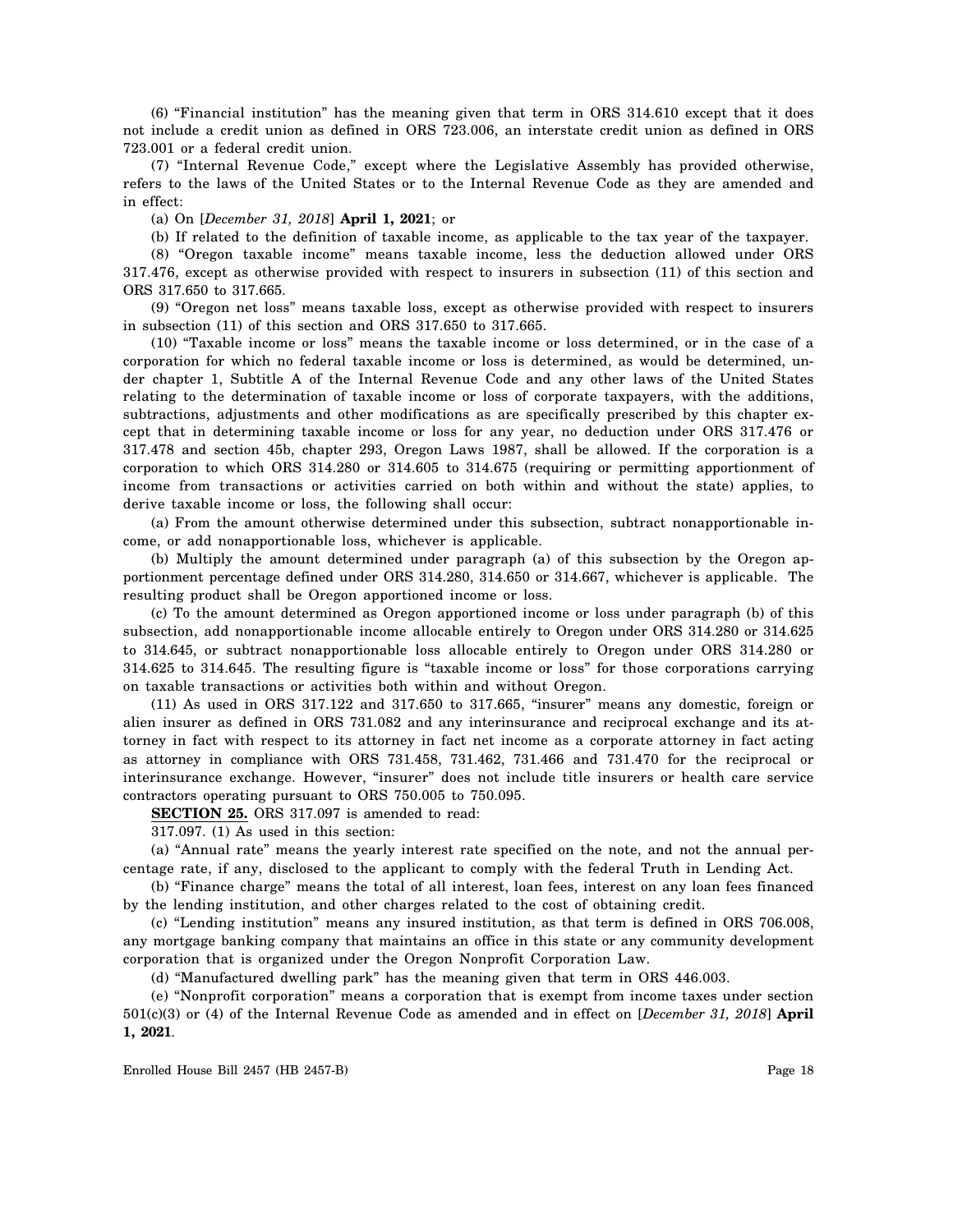(f) "Preservation project" means housing that was previously developed as affordable housing with a contract for rent assistance from the United States Department of Housing and Urban Development or the United States Department of Agriculture and that is being acquired by a sponsoring entity.

(g) "Qualified assignee" means any investor participating in the secondary market for real estate loans.

(h) "Qualified borrower" means any borrower that is a sponsoring entity that has a controlling interest in the real property that is financed by a qualified loan. A controlling interest includes a controlling interest in the general partner of a limited partnership that owns the real property.

(i) "Qualified loan" means:

(A) A loan that meets the criteria stated in subsection (5) of this section or that is made to refinance a loan that meets the criteria described in subsection (5) of this section; or

(B) The purchase by a lending institution of bonds, as defined in ORS 286A.001, issued on behalf of the Housing and Community Services Department, the proceeds of which are used to finance or refinance a loan that meets the criteria described in subsection (5) of this section.

(j) "Sponsoring entity" means a nonprofit corporation, nonprofit cooperative, state governmental entity, local unit of government as defined in ORS 466.706, housing authority or any other person, provided that the person has agreed to restrictive covenants imposed by a nonprofit corporation, nonprofit cooperative, state governmental entity, local unit of government or housing authority.

(2) The Department of Revenue shall allow a credit against taxes otherwise due under this chapter for the tax year to a lending institution that makes a qualified loan certified by the Housing and Community Services Department as provided in subsection (7) of this section. The amount of the credit is equal to the difference between:

(a) The amount of finance charge charged by the lending institution during the tax year at an annual rate less than the market rate for a qualified loan that is made before January 1, 2026, that complies with the requirements of this section; and

(b) The amount of finance charge that would have been charged during the tax year by the lending institution for the qualified loan for housing construction, development, acquisition or rehabilitation measured at the annual rate charged by the lending institution for nonsubsidized loans made under like terms and conditions at the time the qualified loan for housing construction, development, acquisition or rehabilitation is made.

(3) The maximum amount of credit for the difference between the amounts described in subsection  $(2)(a)$  and (b) of this section may not exceed four percent of the average unpaid balance of the qualified loan during the tax year for which the credit is claimed.

(4) Any tax credit allowed under this section that is not used by the taxpayer in a particular year may be carried forward and offset against the taxpayer's tax liability for the next succeeding tax year. Any credit remaining unused in the next succeeding tax year may be carried forward and used in the second succeeding tax year, and likewise, any credit not used in that second succeeding tax year may be carried forward and used in the third succeeding tax year, and any credit not used in that third succeeding tax year may be carried forward and used in the fourth succeeding tax year, and any credit not used in that fourth succeeding tax year may be carried forward and used in the fifth succeeding tax year, but may not be carried forward for any tax year thereafter.

(5) To be eligible for the tax credit allowable under this section, a lending institution must make a qualified loan by either purchasing bonds, as defined in ORS 286A.001, issued on behalf of the Housing and Community Services Department, the proceeds of which are used to finance or refinance a loan that meets the criteria stated in this subsection, or by making a loan directly to:

(a) An individual or individuals who own a dwelling, participate in an owner-occupied community rehabilitation program and are certified by the local government or its designated agent as having an income level when the loan is made of less than 80 percent of the area median income;

(b) A qualified borrower who:

(A) Uses the loan proceeds to finance construction, development, acquisition or rehabilitation of housing; and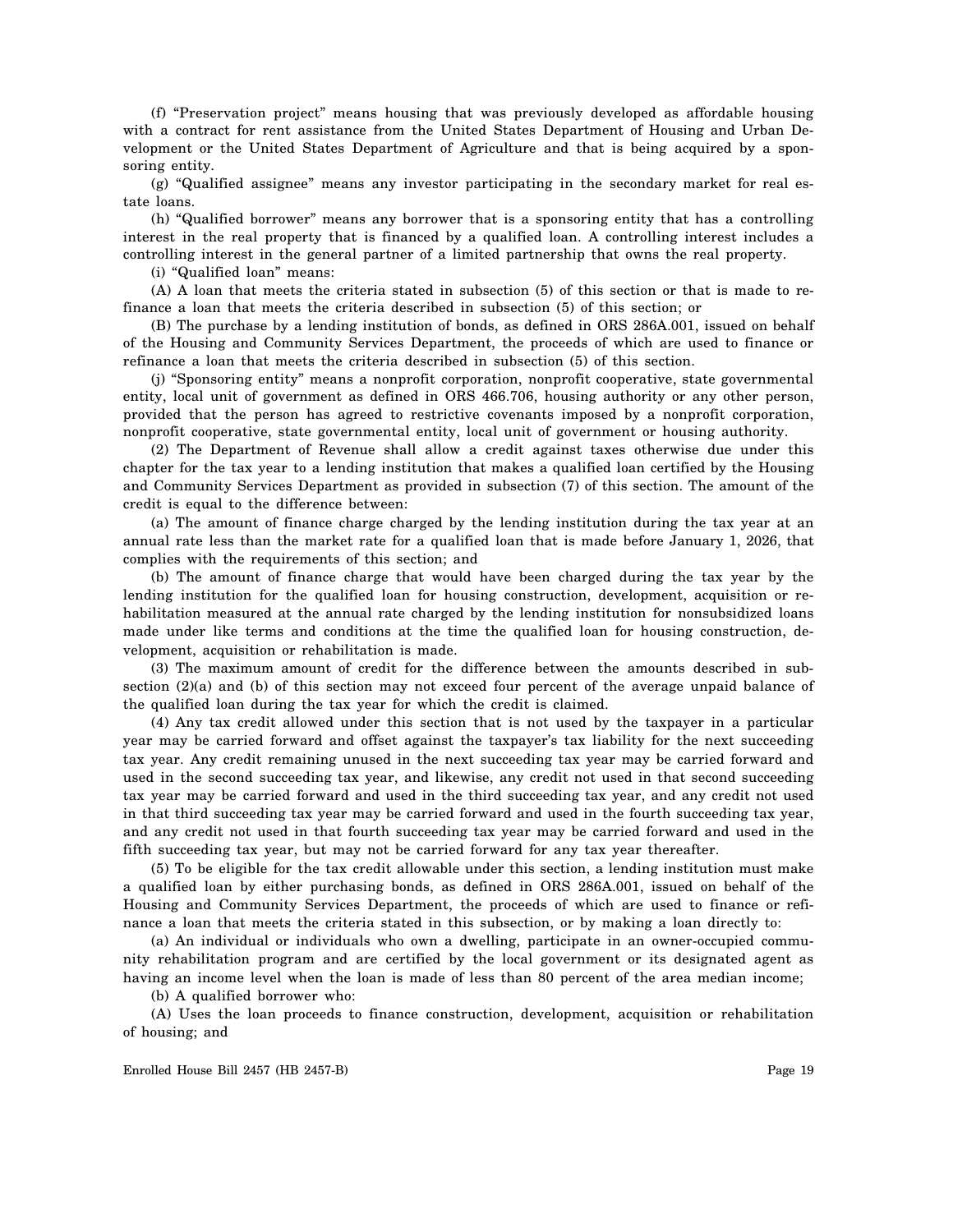(B) Provides a written certification executed by the Housing and Community Services Department that the:

(i) Housing created by the loan is or will be occupied by households earning less than 80 percent of the area median income; and

(ii) Full amount of savings from the reduced interest rate provided by the lending institution is or will be passed on to the tenants in the form of reduced housing payments;

(c) Subject to subsection (14) of this section, a qualified borrower who:

(A) Uses the loan proceeds to finance construction, development, acquisition or rehabilitation of housing consisting of a manufactured dwelling park; and

(B) Provides a written certification executed by the Housing and Community Services Department that the housing will continue to be operated as a manufactured dwelling park during the period for which the tax credit is allowed; or

(d) A qualified borrower who:

(A) Uses the loan proceeds to finance acquisition or rehabilitation of housing consisting of a preservation project; and

(B) Provides a written certification executed by the Housing and Community Services Department that the housing preserved by the loan:

(i) Is or will be occupied by households earning less than 80 percent of the area median income; and

(ii) Is the subject of a rent assistance contract with the United States Department of Housing and Urban Development or the United States Department of Agriculture that will be maintained by the qualified borrower.

(6) A loan made to refinance a loan that meets the criteria stated in subsection (5) of this section must be treated the same as a loan that meets the criteria stated in subsection (5) of this section.

(7) For a qualified loan to be eligible for the tax credit allowable under this section, the Housing and Community Services Department must execute a written certification for the qualified loan that:

(a) Specifies the period, not to exceed 20 years, as determined by the Housing and Community Services Department, during which the tax credit is allowed for the qualified loan; and

(b) States that the qualified loan is within the limitation imposed by subsection (8) of this section.

(8) The Housing and Community Services Department may certify qualified loans that are eligible under subsection (5) of this section if the total credits attributable to all qualified loans eligible for credits under this section and then outstanding do not exceed \$25 million for any fiscal year. In making loan certifications under subsection (7) of this section, the Housing and Community Services Department shall attempt to distribute the tax credits statewide, but shall concentrate the tax credits in those areas of the state that are determined by the Oregon Housing Stability Council to have the greatest need for affordable housing.

(9) The tax credit provided for in this section may be taken whether or not:

(a) The financial institution is eligible to take a federal income tax credit under section 42 of the Internal Revenue Code with respect to the project financed by the qualified loan; or

(b) The project receives financing from bonds, the interest on which is exempt from federal taxation under section 103 of the Internal Revenue Code.

(10) For a qualified loan defined in subsection  $(1)(i)(B)$  of this section financed through the purchase of bonds, the interest of which is exempt from federal taxation under section 103 of the Internal Revenue Code, the amount of finance charge that would have been charged under subsection (2)(b) of this section is determined by reference to the finance charge that would have been charged if the federally tax exempt bonds had been issued and the tax credit under this section did not apply.

(11) A lending institution may sell a qualified loan for which a certification has been executed to a qualified assignee whether or not the lending institution retains servicing of the qualified loan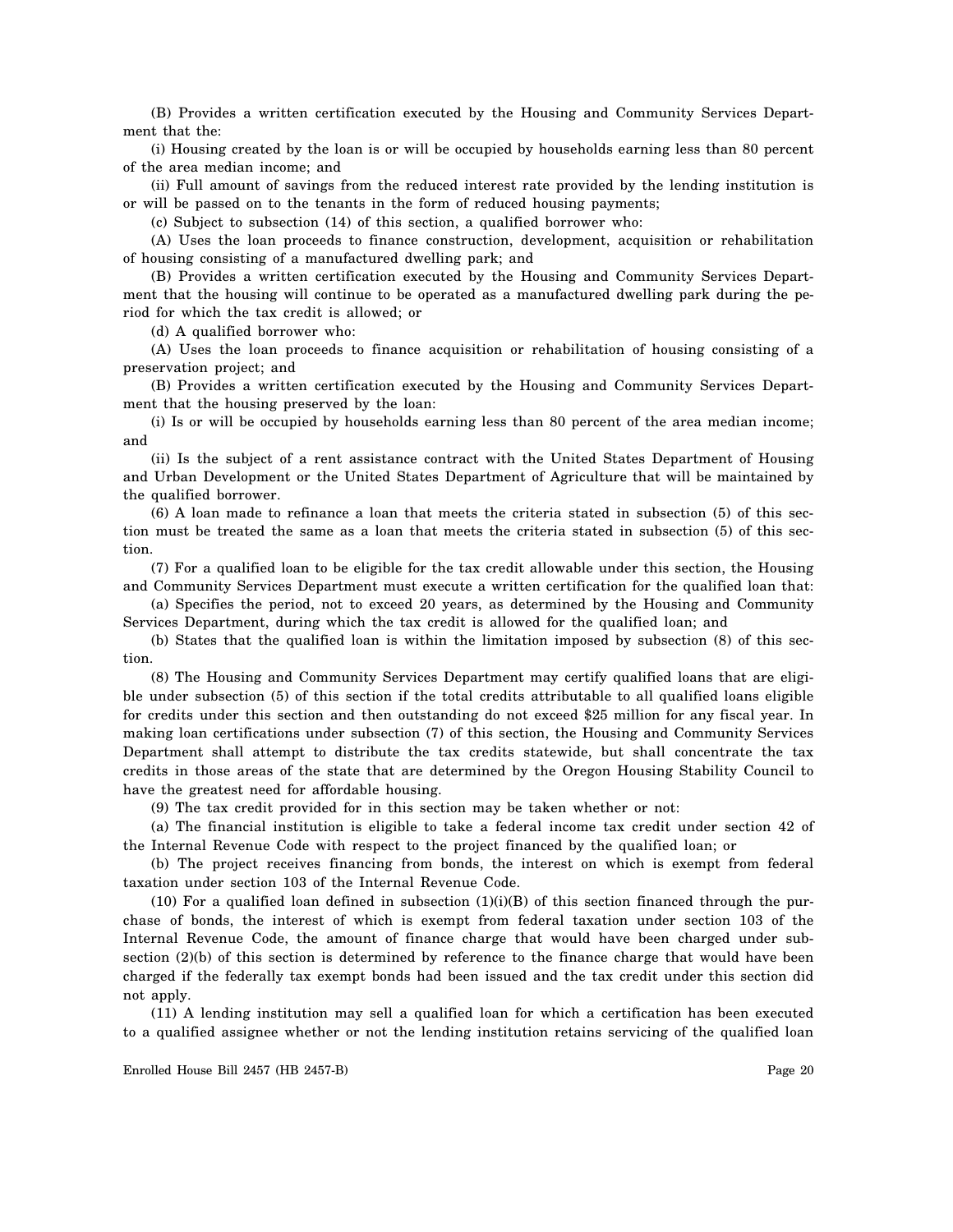so long as a designated lending institution maintains records, annually verified by a loan servicer, that establish the amount of tax credit earned by the taxpayer throughout each year of eligibility.

(12) Notwithstanding any other provision of law, a lending institution that is a community development corporation organized under the Oregon Nonprofit Corporation Law may transfer all or part of a tax credit allowed under this section to one or more other lending institutions that are stockholders or members of the community development corporation or that otherwise participate through the community development corporation in the making of one or more qualified loans for which the tax credit under this section is allowed.

(13) The lending institution shall file an annual statement with the Housing and Community Services Department, specifying that it has conformed with all requirements imposed by law to qualify for a tax credit under this section.

 $(14)$  Notwithstanding subsection  $(1)(h)$  and  $(i)$  of this section, a qualified borrower on a loan to finance the construction, development, acquisition or rehabilitation of a manufactured dwelling park under subsection  $(5)(c)$  of this section must be:

(a) A nonprofit corporation, manufactured dwelling park nonprofit cooperative, state governmental entity, local unit of government as defined in ORS 466.706 or housing authority; or

(b) A nonprofit corporation or housing authority that has a controlling interest in the real property that is financed by a qualified loan. A controlling interest includes a controlling interest in the general partner of a limited partnership that owns the real property.

(15) The Department of Revenue may require that a lending institution that has earned the credit and a lending institution that intends to claim the credit jointly file a notice, as prescribed by the Department of Revenue. The notice must comply with ORS 315.056 (2) or 315.058 (2).

(16) The Housing and Community Services Department shall provide information to the Department of Revenue about all certifications executed under this section, if required by ORS 315.058.

(17) The Housing and Community Services Department and the Department of Revenue may adopt rules to carry out the provisions of this section.

**SECTION 26.** ORS 317A.100, as amended by section 1, chapter 2, Oregon Laws 2020 (first special session), is amended to read:

317A.100. As used in ORS 317A.100 to 317A.158:

(1)(a) "Commercial activity" means:

(A) The total amount realized by a person, arising from transactions and activity in the regular course of the person's trade or business, without deduction for expenses incurred by the trade or business;

(B) If received by a financial institution:

(i) If the reporting person for a financial institution is a holding company, all items of income reported on the FR Y-9 filed by the holding company;

(ii) If the reporting person for a financial institution is a bank organization, all items of income reported on the call report filed by the bank organization; and

(iii) If the reporting person for a financial institution is a nonbank financial organization, all items of income reported in accordance with generally accepted accounting principles; and

(C)(i) If received by an insurer, as reported on the statement of premiums accompanying the annual statement required under ORS 731.574 to be filed with the Director of the Department of Consumer and Business Services, all gross direct life insurance premiums, gross direct accident and health insurance premiums and gross direct property and casualty insurance premiums; and

(ii) The gross amount of surplus lines premiums received on Oregon home state risks as shown in the report required by ORS 735.465.

(b) "Commercial activity" does not include:

(A) Interest income except:

(i) Interest on credit sales; or

(ii) Interest income, including service charges, received by financial institutions;

(B) Receipts from the sale, exchange or other disposition of an asset described in section 1221 or 1231 of the Internal Revenue Code, without regard to the length of time the person held the asset;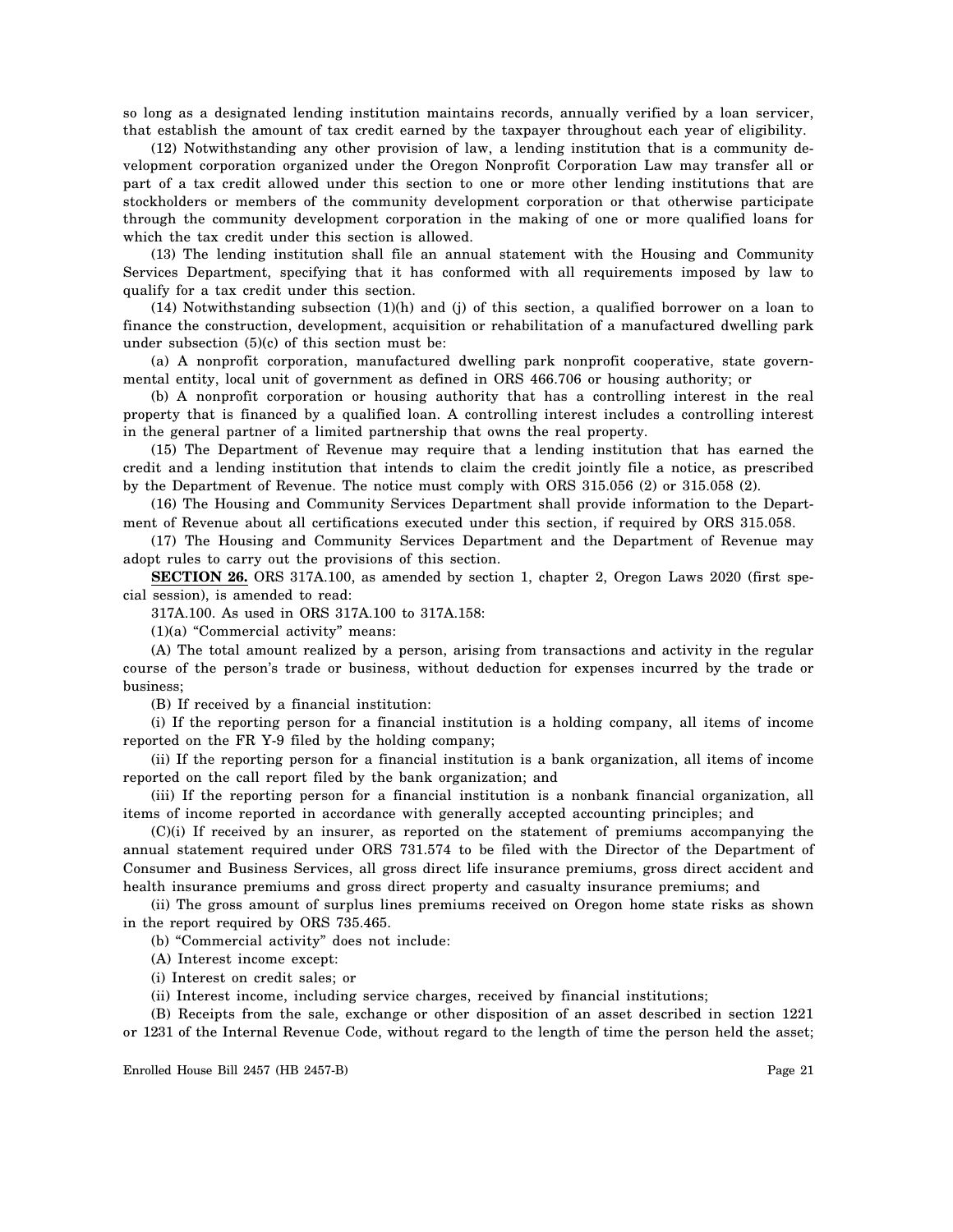(C) If received by an insurer, federally reinsured premiums or income from transactions between a reciprocal insurer and its attorney in fact operating under ORS 731.142;

(D) Receipts from hedging transactions, to the extent that the transactions are entered into primarily to protect a financial position, including transactions intended to manage the risk of exposure to foreign currency fluctuations that affect assets, liabilities, profits, losses, equity or investments in foreign operations, risk of exposure to interest rate fluctuations or risk of commodity price fluctuations;

(E) Proceeds received attributable to the repayment, maturity or redemption of the principal of a loan, bond, mutual fund, certificate of deposit or marketable instrument;

(F) The principal amount received under a repurchase agreement or on account of any transaction properly characterized as a loan to the person;

(G) Contributions received by a trust, plan or other arrangement, any of which is described in section 501(a) of the Internal Revenue Code, or to which title 26, subtitle A, chapter 1, subchapter (D) of the Internal Revenue Code applies;

(H) Compensation, whether current or deferred, and whether in cash or in kind, received or to be received by an employee, a former employee or the employee's legal successor for services rendered to or for an employer, including reimbursements received by or for an individual for medical or education expenses, health insurance premiums or employee expenses or on account of a dependent care spending account, legal services plan, any cafeteria plan described in section 125 of the Internal Revenue Code or any similar employee reimbursement;

(I) Proceeds received from the issuance of the taxpayer's own stock, options, warrants, puts or calls, or from the sale of the taxpayer's treasury stock;

(J) Proceeds received on the account of payments from insurance policies, including crop insurance policies, owned by the taxpayer, except those proceeds received for the loss of commercial activity;

(K) Gifts or charitable contributions received, membership dues received by trade, professional, homeowners' or condominium associations, payments received for educational courses, meetings or meals, or similar payments to a trade, professional or other similar association, and fundraising receipts received by any person when any excess receipts are donated or used exclusively for charitable purposes;

(L) Damages received as the result of litigation in excess of amounts that, if received without litigation, would be treated as commercial activity;

(M) Property, money and other amounts received or acquired by an agent on behalf of another in excess of the agent's commission, fee or other remuneration;

(N) Tax refunds from any tax program, other tax benefit recoveries and reimbursements for the tax imposed under ORS 317A.100 to 317A.158 made by entities that are part of the same unitary group as provided under ORS 317A.106, and reimbursements made by entities that are not members of a unitary group that are required to be made for economic parity among multiple owners of an entity whose tax obligation under ORS 317A.100 to 317A.158 is required to be reported and paid entirely by one owner, as provided in ORS 317A.106;

(O) Pension reversions;

(P) Contributions to capital;

(Q) Receipts from the sale, transfer, exchange or other disposition of motor vehicle fuel or any other product used for the propulsion of motor vehicles;

(R) In the case of receipts from the sale of cigarettes or tobacco products by a wholesale dealer, retail dealer, distributor, manufacturer or seller, an amount equal to the federal and state excise taxes paid by any person on or for such cigarettes or tobacco products under subtitle E of the Internal Revenue Code or ORS chapter 323;

(S) In the case of receipts from the sale of malt beverages or wine, as defined in ORS 471.001, cider, as defined in ORS 471.023 or distilled liquor, as defined in ORS 471.001, by a person holding a license issued under ORS chapter 471, an amount equal to the federal and state excise taxes paid by any person on or for such malt beverages, wine or distilled liquor under subtitle E of the Internal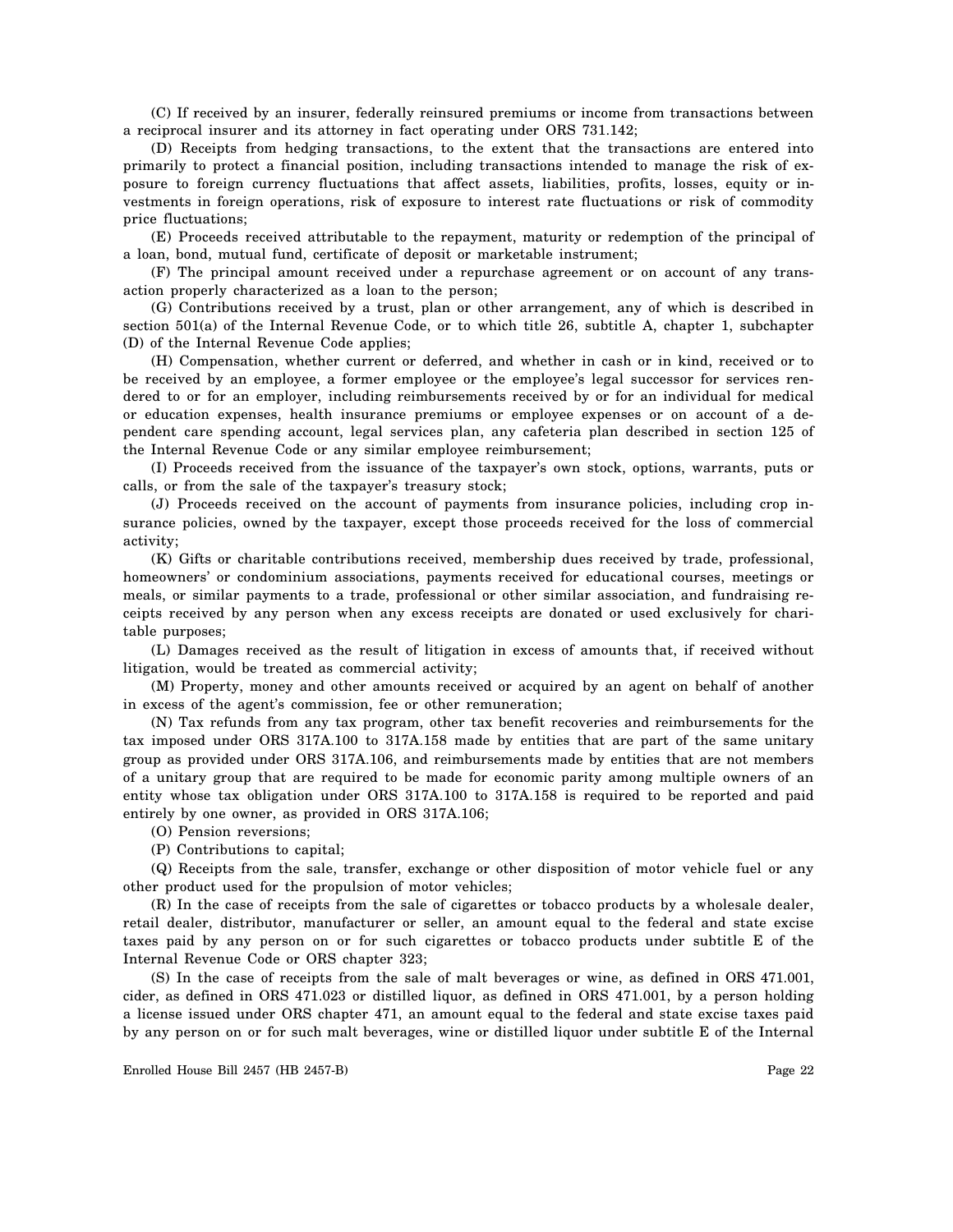Revenue Code or ORS chapter 471 or 473, and any amount paid to the Oregon Liquor Control Commission for sales of distilled spirits by an agent appointed under ORS 471.750;

(T) In the case of receipts from the sale of marijuana items, as defined in ORS 475B.015, by a person holding a license issued under ORS 475B.010 to 475B.545, an amount equal to the federal and state excise taxes paid by any person on or for such marijuana items under subtitle E of the Internal Revenue Code or ORS 475B.700 to 475B.760 and any local retail taxes authorized under ORS 475B.491;

(U) Local taxes collected by a restaurant or other food establishment on sales of meals, prepared food or beverages;

(V) Tips or gratuities collected by a restaurant or other food establishment and passed on to employees;

(W) Receipts realized by a vehicle dealer certified under ORS 822.020 or a person described in ORS 320.400 (8)(a)(B) from the sale or other transfer of a motor vehicle, as defined in ORS 801.360, to another vehicle dealer for the purpose of resale by the transferee vehicle dealer, but only if the sale or other transfer was based upon the transferee's need to meet a specific customer's preference for a motor vehicle;

(X) Registration fees or taxes collected by a vehicle dealer certified under ORS 822.020 or a person described in ORS 320.400 (8)(a)(B) at the sale or other transfer of a motor vehicle, as defined in ORS 801.360, that are owed to a third party by the purchaser of the motor vehicle and passed to the third party by the dealer;

(Y) Receipts from a financial institution for services provided to the financial institution in connection with the issuance, processing, servicing and management of loans or credit accounts, if the financial institution and the recipient of the receipts have at least 50 percent of their ownership interests owned or controlled, directly or constructively through related interests, by common owners;

(Z) In the case of amounts retained as commissions by a holder of a license under ORS chapter 462, an amount equal to the amounts specified under ORS chapter 462 that must be paid to or collected by the Department of Revenue as a tax and the amounts specified under ORS chapter 462 to be used as purse money;

(AA) Net revenue of residential care facilities as defined in ORS 443.400 or in-home care agencies as defined in ORS 443.305, to the extent that the revenue is derived from or received as compensation for providing services to a medical assistance or Medicare recipient;

(BB) Dividends received;

(CC) Distributive income received from a pass-through entity;

(DD) Receipts from sales to a wholesaler in this state, if the seller receives certification at the time of sale from the wholesaler that the wholesaler will sell the purchased property outside this state;

(EE) Receipts from the wholesale or retail sale of groceries;

(FF) Receipts from transactions among members of a unitary group;

(GG) Moneys, including public purpose charge moneys collected under ORS 757.612 and costs of funding or implementing cost-effective energy conservation measures collected under ORS 757.689, that are collected from customers, passed to a utility and approved by the Public Utility Commission and that support energy conservation, renewable resource acquisition and low-income assistance programs;

(HH) Moneys collected by a utility from customers for the payment of loans through on-bill financing;

(II) Surcharges collected under ORS 757.736;

(JJ) Moneys passed to a utility by the Bonneville Power Administration for the purpose of effectuating the Regional Power Act Exchange credits or pursuant to any settlement associated with the exchange credit;

(KK) Moneys collected or recovered, by entities listed in ORS 756.310, cable operators as defined in 47 U.S.C. 522(5), telecommunications carriers as defined in 47 U.S.C. 153(51) and providers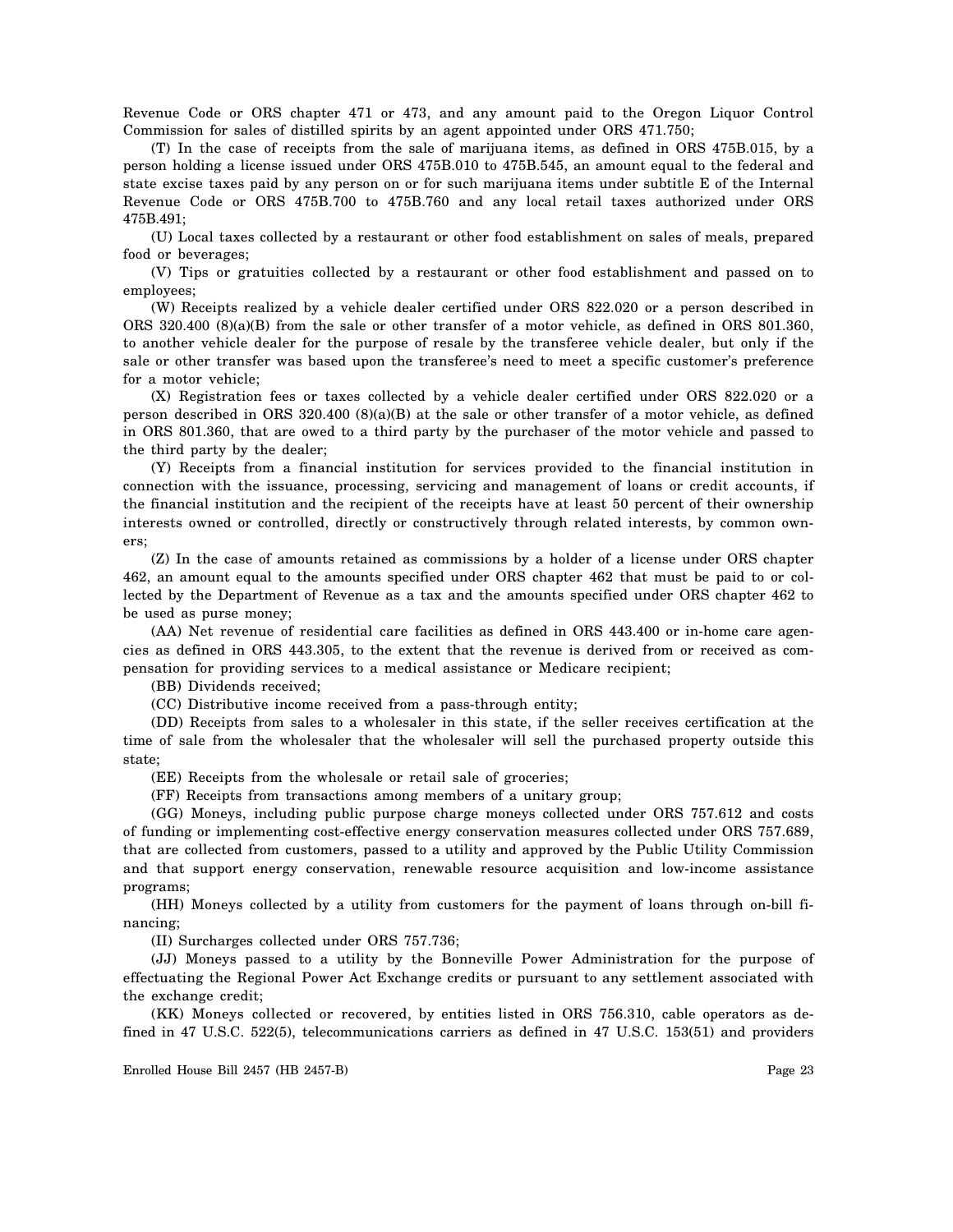of information services as defined in 47 U.S.C. 153(24), for fees payable under ORS 756.310, rightof-way fees, franchise fees, privilege taxes, federal taxes and local taxes;

(LL) Charges paid to the Residential Service Protection Fund required by chapter 290, Oregon Laws 1987;

(MM) Universal service surcharge moneys collected or recovered and paid into the universal service fund established in ORS 759.425;

(NN) Moneys collected for public purpose funding as described in ORS 759.430;

(OO) Moneys collected or recovered and paid into the federal universal service fund as determined by the Federal Communications Commission;

(PP) In the case of a seller or provider of telecommunications services, the amount of tax imposed under ORS 403.200 for access to the emergency communications system that is collected from subscribers or consumers;

(QQ) In the case of a transient lodging tax collector, the amount of tax imposed under ORS 320.305 and of any local transient lodging tax imposed upon the occupancy of transit lodging;

(RR) In the case of a seller of bicycles, the amount of tax imposed under ORS 320.415 upon retail sales of bicycles;

(SS) In the case of a qualified heavy equipment provider, the amount of tax imposed under ORS 307.872 upon the rental price of heavy equipment;

(TT) Farmer sales to an agricultural cooperative in this state that is a cooperative organization described in section 1381 of the Internal Revenue Code;

(UU) Revenue received by a business entity that is mandated by contract or subcontract to be distributed to another person or entity if the revenue constitutes sales commissions that are paid to a person who is not an employee of the business entity, including, without limitation, a split-fee real estate commission; and

(VV) Receipts from the sale of fluid milk by dairy farmers that are not members of an agricultural cooperative.

(2) "Cost inputs" means:

(a) The cost of goods sold as calculated in arriving at federal taxable income under the Internal Revenue Code; or

(b) In the case of a taxpayer that is engaged in a farming operation, as defined in section 6, chapter 2, Oregon Laws 2020 (first special session), and that does not report cost of goods sold for federal tax purposes, the taxpayer's operating expenses excluding labor costs.

(3) "Doing business" means engaging in any activity, whether legal or illegal, that is conducted for, or results in, the receipt of commercial activity at any time during a calendar year.

(4) "Excluded person" means any of the following:

(a) Organizations described in sections 501(c) and 501(j) of the Internal Revenue Code, unless the exemption is denied under section 501(h), (i) or (m) or under section 502, 503 or 505 of the Internal Revenue Code.

(b) Organizations described in section 501(d) of the Internal Revenue Code, unless the exemption is denied under section 502 or 503 of the Internal Revenue Code.

(c) Organizations described in section 501(e) of the Internal Revenue Code.

(d) Organizations described in section 501(f) of the Internal Revenue Code.

(e) Charitable risk pools described in section 501(n) of the Internal Revenue Code.

(f) Organizations described in section 521 of the Internal Revenue Code.

(g) Qualified state tuition programs described in section 529 of the Internal Revenue Code.

(h) Foreign or alien insurance companies, but only with respect to the underwriting profit derived from writing wet marine and transportation insurance subject to tax under ORS 731.824 and 731.828.

(i) Governmental entities.

(j) Any person with commercial activity that does not exceed \$750,000 for the calendar year, other than a person that is part of a unitary group as provided in ORS 317A.106 with commercial activity in excess of \$750,000.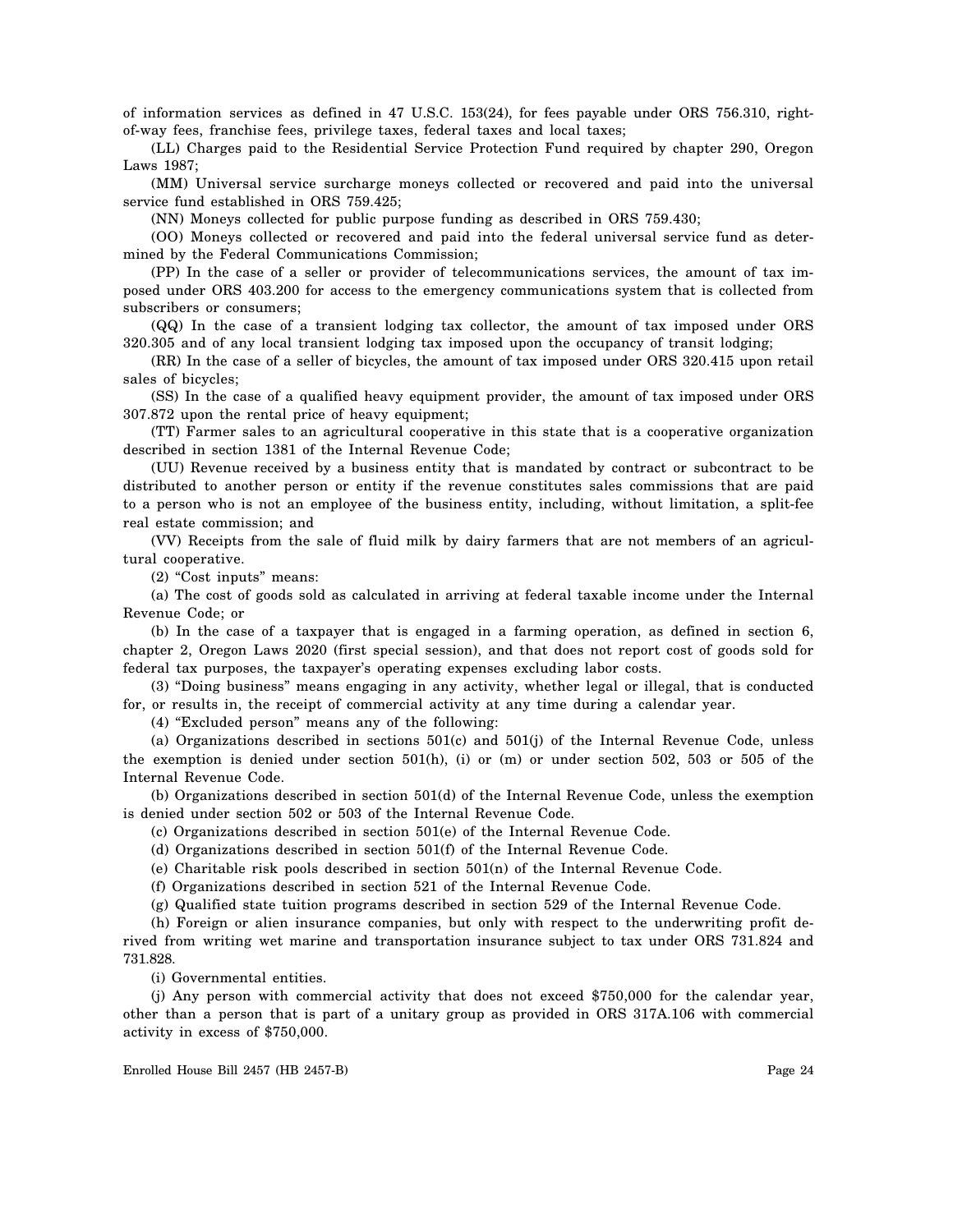(k) Hospitals subject to assessment under ORS 414.855, long term care facilities subject to assessment under ORS 409.801 or any entity subject to assessment under ORS 414.880 or section 3 or 5, chapter 538, Oregon Laws 2017.

(L) Manufactured dwelling park nonprofit cooperatives organized under ORS chapter 62.

(5) "Financial institution" has the meaning given that term in ORS 314.610, except that "financial institution" does not include a credit union.

(6)(a) "FR Y-9" means the consolidated or parent-only financial statements that a holding company is required to file with the Federal Reserve Board pursuant to 12 U.S.C. 1844.

(b) In the case of a holding company required to file both consolidated and parent-only financial statements, "FR Y-9" means the consolidated financial statements that the holding company is required to file.

(7) "Governmental entity" means:

(a) The United States and any of its unincorporated agencies and instrumentalities.

(b) Any incorporated agency or instrumentality of the United States wholly owned by the United States or by a corporation wholly owned by the United States.

(c) The State of Oregon and any of its unincorporated agencies and instrumentalities.

(d) Any county, city, district or other political subdivision of the state.

(e) A special government body as defined in ORS 174.117.

(f) A federally recognized Indian tribe.

(8) "Groceries" means food as defined in 7 U.S.C. 2012(k), but does not include cannabinoid edibles or marijuana seeds.

(9)(a) "Hedging transaction" means a hedging transaction as defined in section 1221 of the Internal Revenue Code or a transaction accorded hedge accounting treatment under Financial Accounting Standards Board Statement No. 133.

(b) "Hedging transaction" does not include a transaction in which an actual transfer of title of real or tangible property to another entity occurs.

(10) "Insurer" has the meaning given that term in ORS 317.010.

(11) "Internal Revenue Code," except where the Legislative Assembly has provided otherwise, refers to the laws of the United States or to the Internal Revenue Code as they are amended and in effect on [*December 31, 2018*] **April 1, 2021**.

(12) "Labor costs" means total compensation of all employees, not to include compensation paid to any single employee in excess of \$500,000.

(13)(a) "Motor vehicle fuel or any other product used for the propulsion of motor vehicles" means:

(A) Motor vehicle fuel as defined in ORS 319.010; and

(B) Fuel the use of which in a motor vehicle is subject to taxation under ORS 319.530.

(b) "Motor vehicle fuel or any other product used for the propulsion of motor vehicles" does not mean:

(A) Electricity; or

(B) Electric batteries or any other mechanical or physical component or accessory of a motor vehicle.

(14) "Person" includes individuals, combinations of individuals of any form, receivers, assignees, trustees in bankruptcy, firms, companies, joint-stock companies, business trusts, estates, partnerships, limited liability partnerships, limited liability companies, associations, joint ventures, clubs, societies, entities organized as for-profit corporations under ORS chapter 60, C corporations, S corporations, qualified subchapter S subsidiaries, qualified subchapter S trusts, trusts, entities that are disregarded for federal income tax purposes and any other entities.

(15) "Retailer" means a person doing business by selling tangible personal property to a purchaser for a purpose other than:

(a) Resale by the purchaser of the property as tangible personal property in the regular course of business;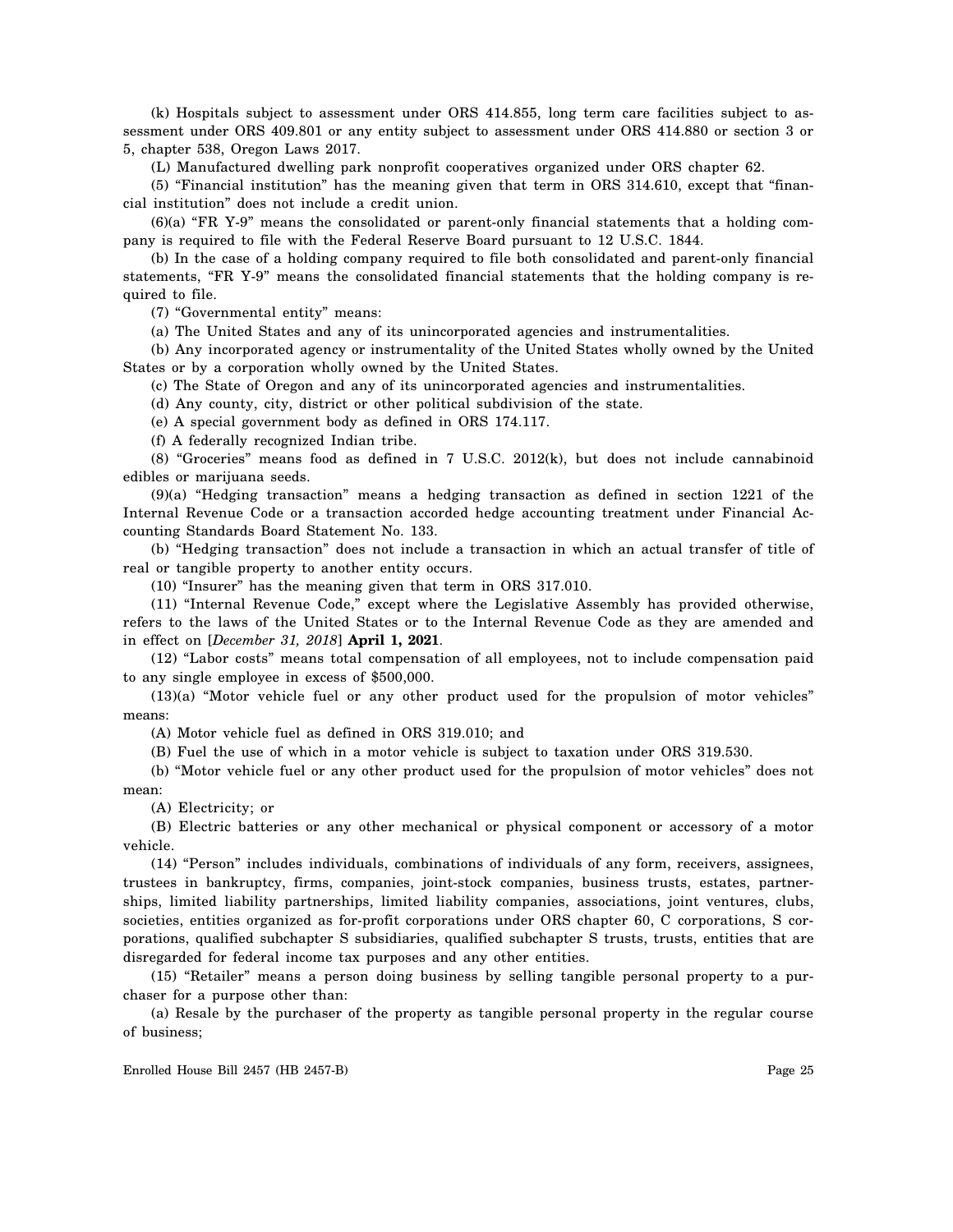(b) Incorporation by the purchaser of the property in the course of regular business as an ingredient or component of real or personal property; or

(c) Consumption by the purchaser of the property in the production for sale of a new article of tangible personal property.

(16) "Taxable commercial activity" means commercial activity sourced to this state under ORS 317A.128, less any subtraction pursuant to ORS 317A.119.

(17)(a) "Taxpayer" means any person or unitary group required to register, file or pay tax under ORS 317A.100 to 317A.158.

(b) "Taxpayer" does not include excluded persons, except to the extent that a tax-exempt entity has unrelated business income as described in the Internal Revenue Code.

(18)(a) "Unitary business" means a business enterprise in which there exists directly or indirectly between the members or parts of the enterprise a sharing or exchange of value as demonstrated by:

(A) Centralized management or a common executive force;

(B) Centralized administrative services or functions resulting in economies of scale; or

(C) Flow of goods, capital resources or services demonstrating functional integration.

(b) "Unitary business" may include a business enterprise the activities of which:

(A) Are in the same general line of business, such as manufacturing, wholesaling or retailing; or

(B) Constitute steps in a vertically integrated process, such as the steps involved in the production of natural resources, which might include exploration, mining, refining and marketing.

(19) "Unitary group" means a group of persons with more than 50 percent common ownership, either direct or indirect, that is engaged in business activities that constitute a unitary business.

(20) "Wholesaler" means a person primarily doing business by merchant distribution of tangible personal property to retailers or to other wholesalers.

**SECTION 27.** ORS 458.670 is amended to read:

458.670. As used in this section and ORS 458.675 to 458.700, unless the context requires otherwise:

(1) "Account holder" means a resident of this state who:

(a) Is 12 years of age or older;

(b) Is a member of a lower income household; and

(c) Has established an individual development account with a fiduciary organization.

(2) "Fiduciary organization" means an organization selected under ORS 458.695 to administer state moneys directed to individual development accounts and that is:

(a) A nonprofit, fund raising organization that is exempt from taxation under section  $501(c)(3)$ of the Internal Revenue Code as amended and in effect on [*December 31, 2018*] **April 1, 2021**; or

(b) A federally recognized Oregon Indian tribe that is located, to a significant degree, within the boundaries of this state.

(3) "Financial institution" means:

(a) An organization regulated under ORS chapters 706 to 716 or 723; or

(b) In the case of individual development accounts established for the purpose described in ORS 458.685 (1)(c), a financial institution as defined in ORS 178.300.

(4) "Individual development account" means a contract between an account holder and a fiduciary organization, for the deposit of funds into a financial institution by the account holder, and the deposit of matching funds into the financial institution by the fiduciary organization, to allow the account holder to accumulate assets for use toward achieving a specific purpose approved by the fiduciary organization.

(5) "Lower income household" means a household having an income equal to or less than the greater of the following:

(a) 80 percent of the median household income for the area as determined by the Housing and Community Services Department. In making the determination, the department shall give consider-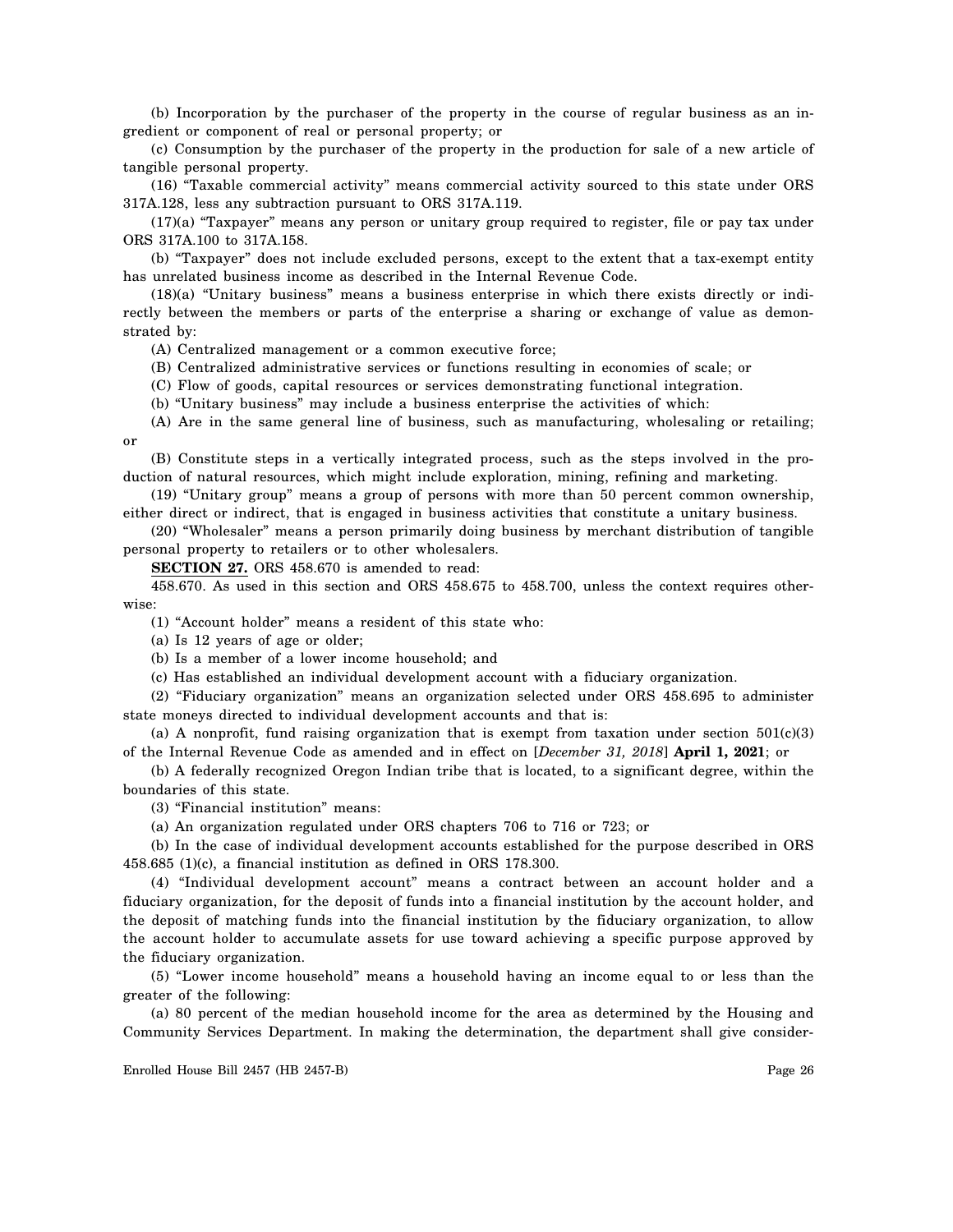ation to any data on area household income published by the United States Department of Housing and Urban Development.

(b) 200 percent of the poverty guidelines as determined by the Housing and Community Services Department. In making the determination, the department shall give consideration to poverty guidelines published by the United States Department of Health and Human Services and may consider other income data periodically published by other federal or Oregon agencies.

(6) "Resident of this state" has the meaning given that term in ORS 316.027.

**SECTION 28.** ORS 657.010 is amended to read:

657.010. As used in this chapter, unless the context requires otherwise:

(1) "Base year" means the first four of the last five completed calendar quarters preceding the benefit year.

(2) "Benefits" means the money allowances payable to unemployed persons under this chapter.

(3) "Benefit year" means a period of 52 consecutive weeks commencing with the first week with respect to which an individual files an initial valid claim for benefits, and thereafter the 52 consecutive weeks period beginning with the first week with respect to which the individual next files an initial valid claim after the termination of the individual's last preceding benefit year except that the benefit year shall be 53 weeks if the filing of an initial valid claim would result in overlapping any quarter of the base year of a previously filed initial valid claim.

(4) "Calendar quarter" means the period of three consecutive calendar months ending on March 31, June 30, September 30 or December 31, or the approximate equivalent thereof, as the Director of the Employment Department may, by regulation, prescribe.

(5) "Contribution" or "contributions" means the taxes, as defined in subsection (13) of this section, that are the money payments required by this chapter, or voluntary payments permitted, to be made to the Unemployment Compensation Trust Fund.

(6) "Educational institution," including an institution of higher education as defined in subsection (9) of this section, means an institution:

(a) In which participants, trainees or students are offered an organized course of study or training designed to transfer to them knowledge, skills, information, doctrines, attitudes or abilities from, by or under the guidance of an instructor or teacher;

(b) That is accredited, registered, approved, licensed or issued a permit to operate as a school by the Department of Education or other government agency, or that offers courses for credit that are transferable to an approved, registered or accredited school;

(c) In which the course or courses of study or training that it offers may be academic, technical, trade or preparation for gainful employment in a recognized occupation; and

(d) In which the course or courses of study or training are offered on a regular and continuing basis.

(7) "Employment office" means a free public employment office or branch thereof, operated by this state or maintained as a part of a state-controlled system of public employment offices.

(8) "Hospital" means an organization that has been licensed, certified or approved by the Oregon Health Authority as a hospital.

(9) "Institution of higher education" means an educational institution that:

(a) Admits as regular students only individuals having a certificate of graduation from a high school, or the recognized equivalent of such a certificate;

(b) Is legally authorized in this state to provide a program of education beyond high school;

(c) Provides an educational program for which it awards a bachelor's or higher degree, or provides a program that is acceptable for full credit toward such a degree, a program of post-graduate or post-doctoral studies, or a program of training to prepare students for gainful employment in a recognized occupation; and

(d) Is a public or other nonprofit institution.

(10) "Internal Revenue Code" means the federal Internal Revenue Code, as amended and in effect on [*December 31, 2018*] **April 1, 2021**.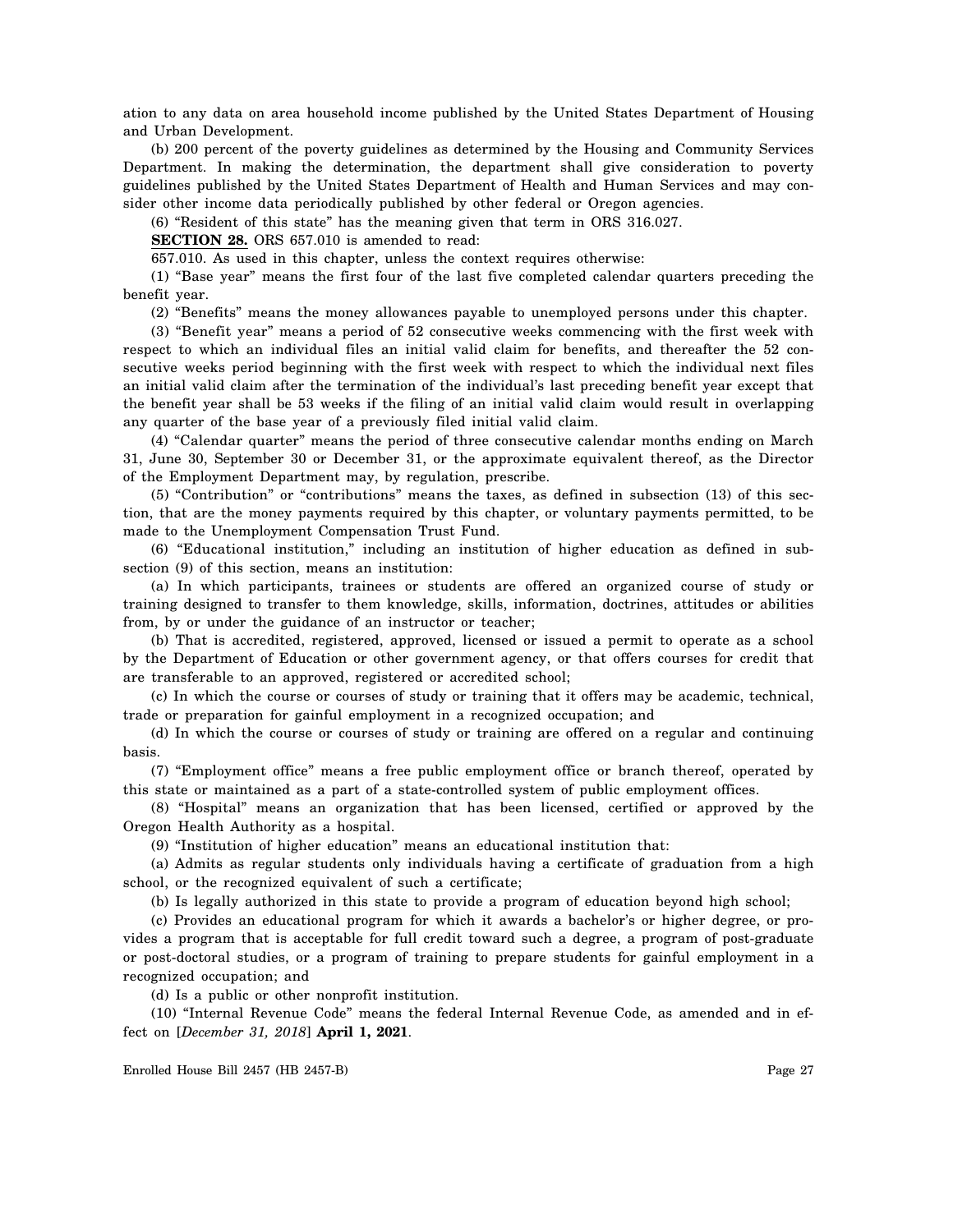(11) "Nonprofit employing unit" means an organization, or group of organizations, described in section  $501(c)(3)$  of the Internal Revenue Code that is exempt from income tax under section  $501(a)$ of the Internal Revenue Code.

(12) "State" includes, in addition to the states of the United States of America, the District of Columbia and Puerto Rico. However, for all purposes of this chapter the Virgin Islands shall be considered a state on and after the day on which the United States Secretary of Labor first approves the Virgin Islands' law under section 3304(a) of the Federal Unemployment Tax Act as amended by Public Law 94-566.

(13) "Taxes" means the money payments to the Unemployment Compensation Trust Fund required, or voluntary payments permitted, by this chapter.

(14) "Valid claim" means any claim for benefits made in accordance with ORS 657.260 if the individual meets the wages-paid-for-employment requirements of ORS 657.150.

(15) "Week" means any period of seven consecutive calendar days ending at midnight, as the director may, by regulation, prescribe. The director may by regulation prescribe that a "week" shall be "in," "within," or "during" the calendar quarter that includes the greater part of such week.

**SECTION 29.** ORS 657B.010 is amended to read:

657B.010. As used in this chapter:

(1) "Alternate base year" means the last four completed calendar quarters preceding the benefit year.

(2) "Average weekly wage" means the amount calculated by the Employment Department as the state average weekly covered wage under ORS 657.150 (4)(d) as determined not more than once per year.

(3) "Base year" means the first four of the last five completed calendar quarters preceding the benefit year.

(4) "Benefits" means family and medical leave insurance benefits.

(5) "Benefit year" means the 12-month period as determined by the Director of the Employment Department by rule under ORS 657B.340.

(6) "Child" means:

(a) A biological child, adopted child, stepchild or foster child of a covered individual or of the covered individual's spouse or domestic partner;

(b) A person who is or was a legal ward of a covered individual or of the covered individual's spouse or domestic partner; or

(c) A person who is or was in a relationship of in loco parentis with a covered individual or with the covered individual's spouse or domestic partner.

(7) "Contribution" or "contributions" means the money payments made by any of the following under ORS 657B.150:

(a) An employer;

(b) An eligible employee;

(c) A self-employed individual;

(d) A tribal government; or

(e) An employee of a tribal government.

(8) "Covered individual" means any one of the following who qualifies to receive family and medical leave insurance benefits:

(a) An eligible employee;

(b) A self-employed individual; or

(c) An employee of a tribal government.

(9) "Domestic partner" means an individual joined in a domestic partnership.

(10) "Domestic partnership" has the meaning given that term in ORS 106.310.

(11) "Eligible employee" means:

(a)(A) An employee who has earned at least \$1,000 in wages during the base year; or

(B) If an employee has not earned at least \$1,000 in wages during the base year, an employee who has earned at least \$1,000 in wages during the alternate base year; and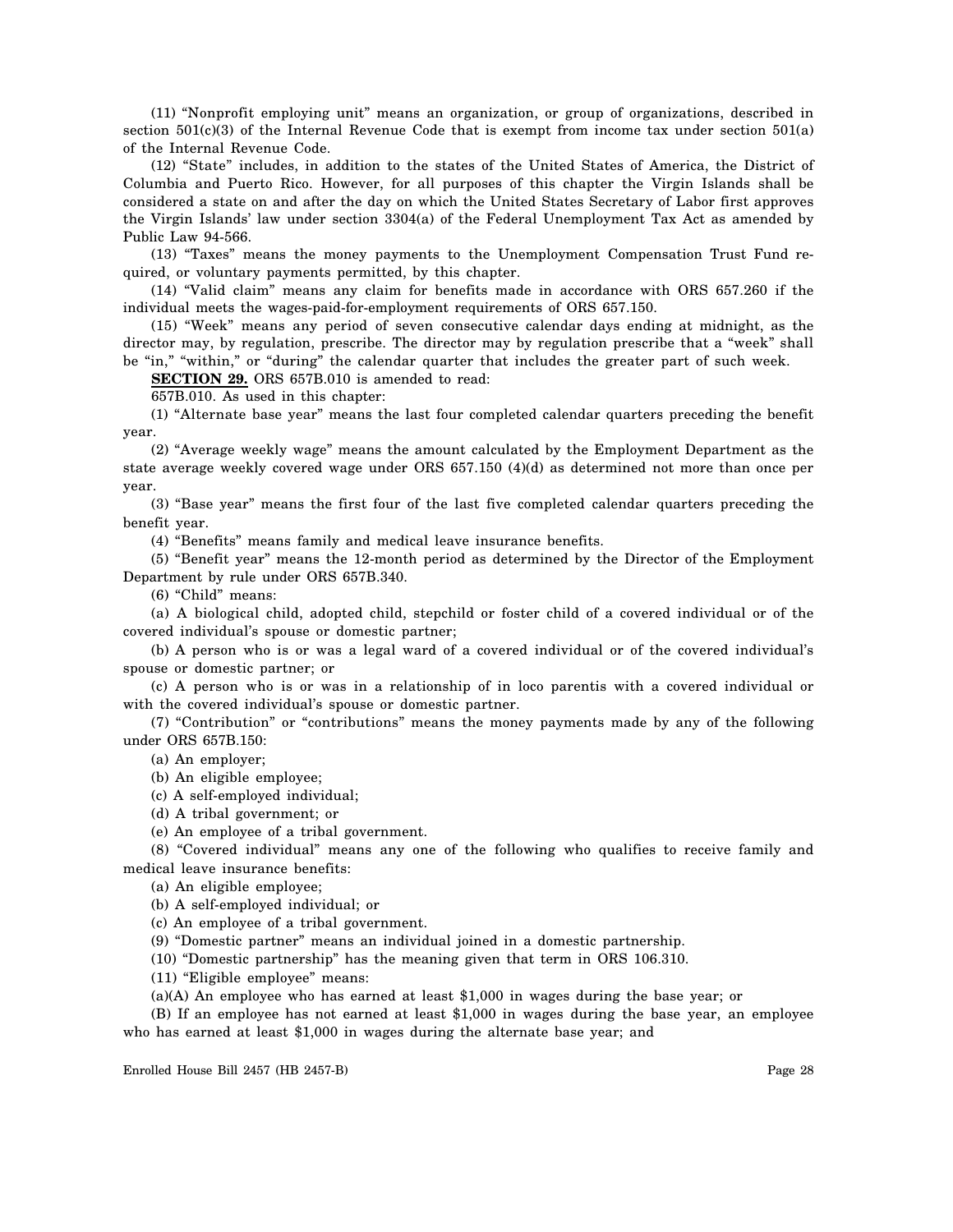(b) Who may apply for paid family and medical leave insurance benefits under ORS 657B.015.

(12) "Eligible employee's average weekly wage" means an amount calculated by the Director of the Employment Department by dividing the total wages earned by an eligible employee during the base year by the number of weeks in the base year.

(13)(a) "Employee" means:

(A) An individual performing services for an employer for remuneration or under any contract of hire, written or oral, express or implied.

(B) A home care worker as defined in ORS 410.600.

(b) "Employee" does not include:

(A) An independent contractor as defined in ORS 670.600.

(B) A participant in a work training program administered under a state or federal assistance program.

(C) A participant in a work-study program that provides students in secondary or postsecondary educational institutions with employment opportunities for financial assistance or vocational training.

(D) A railroad worker exempted under the federal Railroad Unemployment Insurance Act.

(E) A volunteer.

(14)(a) "Employer" means any person that employs one or more employees working anywhere in this state or any agent or employee of such person to whom the duties of the person under this chapter have been delegated.

(b) "Employer" includes:

(A) A political subdivision of this state or any county, city, district, authority or public corporation, or any instrumentality of a county, city, district, authority or public corporation, organized and existing under law or charter;

(B) An individual;

(C) Any type of organization, corporation, partnership, limited liability company, association, trust, estate, joint stock company or insurance company;

(D) Any successor in interest to an entity described in subparagraph (C) of this paragraph;

(E) A trustee, trustee in bankruptcy or receiver; or

(F) A trustee or legal representative of a deceased person.

(c) "Employer" does not include the federal government or a tribal government.

(15) "Employment agency" has the meaning given that term in ORS 658.005.

(16) "Family and medical leave insurance benefits" means the wage replacement benefits that are available to a covered individual under ORS 657B.050 or under the terms of an employer plan approved under ORS 657B.210, for family leave, medical leave or safe leave.

(17)(a) "Family leave" means leave from work taken by a covered individual:

(A) To care for and bond with a child during the first year after the child's birth or during the first year after the placement of the child through foster care or adoption; or

(B) To care for a family member with a serious health condition.

(b) "Family leave" does not mean:

(A) Leave described in ORS  $659A.159$  (1)(d);

(B) Leave described in ORS 659A.159 (1)(e); or

(C) Leave authorized under ORS 659A.093.

(18) "Family member" means:

(a) The spouse of a covered individual;

(b) A child of a covered individual or the child's spouse or domestic partner;

(c) A parent of a covered individual or the parent's spouse or domestic partner;

(d) A sibling or stepsibling of a covered individual or the sibling's or stepsibling's spouse or domestic partner;

(e) A grandparent of a covered individual or the grandparent's spouse or domestic partner;

(f) A grandchild of a covered individual or the grandchild's spouse or domestic partner;

(g) The domestic partner of a covered individual; or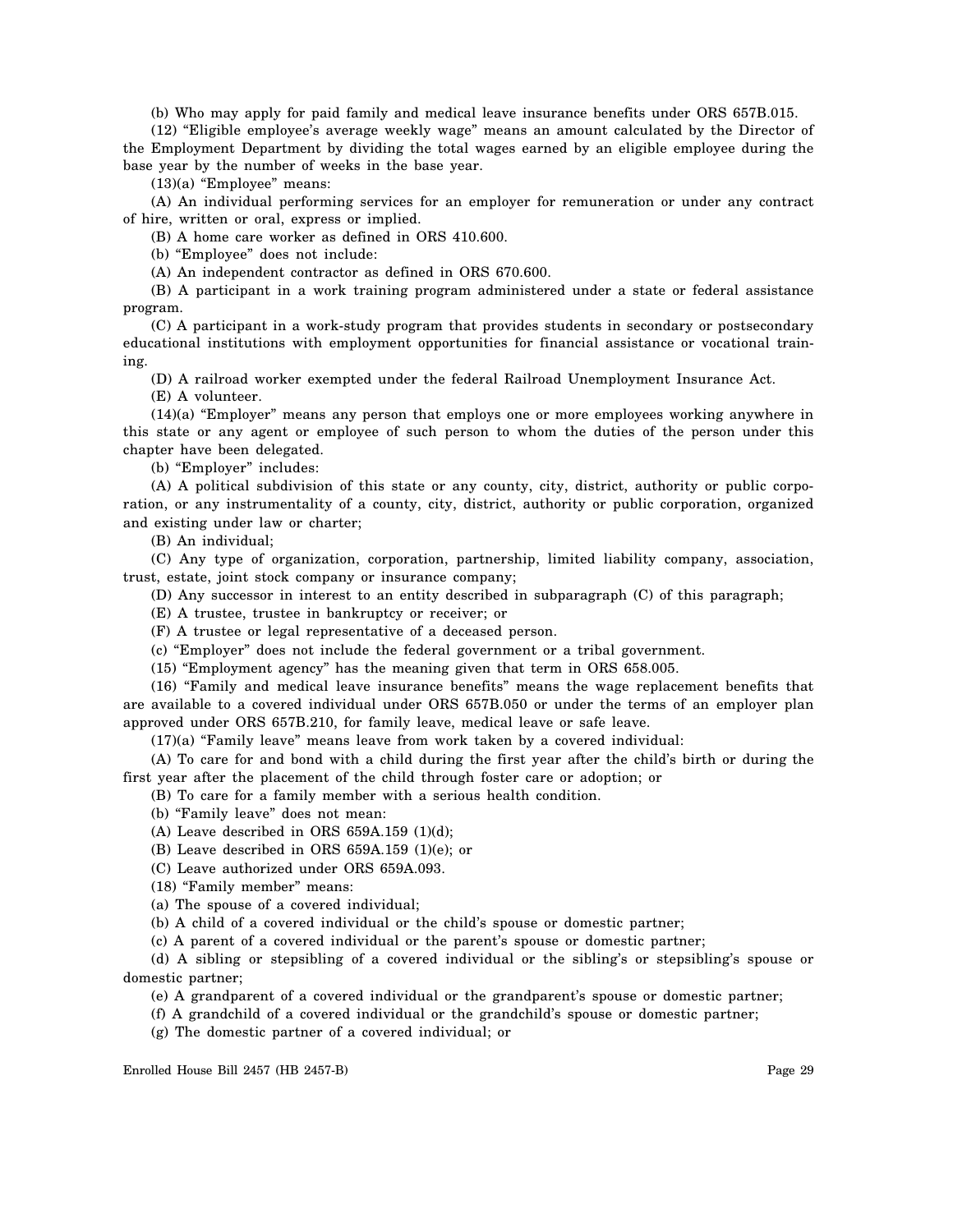(h) Any individual related by blood or affinity whose close association with a covered individual is the equivalent of a family relationship.

(19) "Medical leave" means leave from work taken by a covered individual that is made necessary by the individual's own serious health condition.

(20) "Parent" means:

(a) A biological parent, adoptive parent, stepparent or foster parent of a covered individual;

(b) A person who was a foster parent of a covered individual when the covered individual was a minor;

(c) A person designated as the legal guardian of a covered individual at the time the covered individual was a minor or required a legal guardian;

(d) A person with whom a covered individual was or is in a relationship of in loco parentis; or (e) A parent of a covered individual's spouse or domestic partner who meets a description under paragraphs (a) to (d) of this subsection.

(21) "Safe leave" means leave taken for any purpose described in 659A.272.

(22) "Self-employed individual" means:

(a) An individual who has self-employment income as defined in section 1402(b) of the Internal Revenue Code as amended and in effect on [*December 31, 2018*] **April 1, 2021**; or

(b) An independent contractor as defined in ORS 670.600.

(23) "Serious health condition" has the meaning given that term in ORS 659A.150.

(24) "Third party administrator" means a third party that enters into an agreement with the Director of the Employment Department to implement and administer the paid family and medical leave program established under this chapter.

(25) "Tribal government" has the meaning given that term in ORS 181A.680.

(26) "Wages" has the meaning given that term in ORS 657.105.

**SECTION 30. (1) Except as provided in subsections (2) and (3) of this section, the amendments to statutes by sections 1 to 29 of this 2021 Act apply to transactions or activities occurring on or after January 1, 2021, in tax years beginning on or after January 1, 2021.**

**(2) The effective and applicable dates, and the exceptions, special rules and coordination with the Internal Revenue Code, as amended, relative to those dates, contained in federal law amending the Internal Revenue Code and enacted before January 1, 2021, apply for Oregon personal income and corporate excise and income tax purposes, to the extent they can be made applicable, in the same manner as they are applied under the Internal Revenue Code and related federal law.**

**(3)(a) If a deficiency is assessed against any taxpayer for a tax year beginning before January 1, 2021, and the deficiency or any portion thereof is attributable to any retroactive treatment under the amendments to ORS 178.300, 305.230, 305.494, 305.690, 305.842, 314.011, 314.306, 315.004, 316.012, 316.147, 316.157, 317.010, 317.097 and 317A.100 by sections 1 and 14 to 26 of this 2021 Act, then any interest or penalty assessed under ORS chapter 305, 314, 315, 316, 317 or 318 with respect to the deficiency or portion thereof shall be canceled.**

**(b) If a refund is due any taxpayer for a tax year beginning before January 1, 2021, and the refund or any portion thereof is due the taxpayer on account of any retroactive treatment under the amendments to ORS 178.300, 305.230, 305.494, 305.690, 305.842, 314.011, 314.306, 315.004, 316.012, 316.147, 316.157, 317.010, 317.097 and 317A.100 by sections 1 and 14 to 26 of this 2021 Act, for a tax year beginning before January 1, 2021, then notwithstanding ORS 305.270 or 314.415 or any other law, the refund or portion thereof shall be paid without interest.**

**(c) Any changes required because of the amendments to ORS 178.300, 305.230, 305.494, 305.690, 305.842, 314.011, 314.306, 315.004, 316.012, 316.147, 316.157, 317.010, 317.097 and 317A.100 by sections 1 and 14 to 26 of this 2021 Act, for a tax year beginning before January 1, 2021, shall be made by filing an amended return within the time prescribed by law.**

**(d) If a taxpayer fails to file an amended return under paragraph (c) of this subsection, the Department of Revenue shall make any changes under paragraph (c) of this subsection on the return to which the changes relate within the period specified for issuing a notice of**